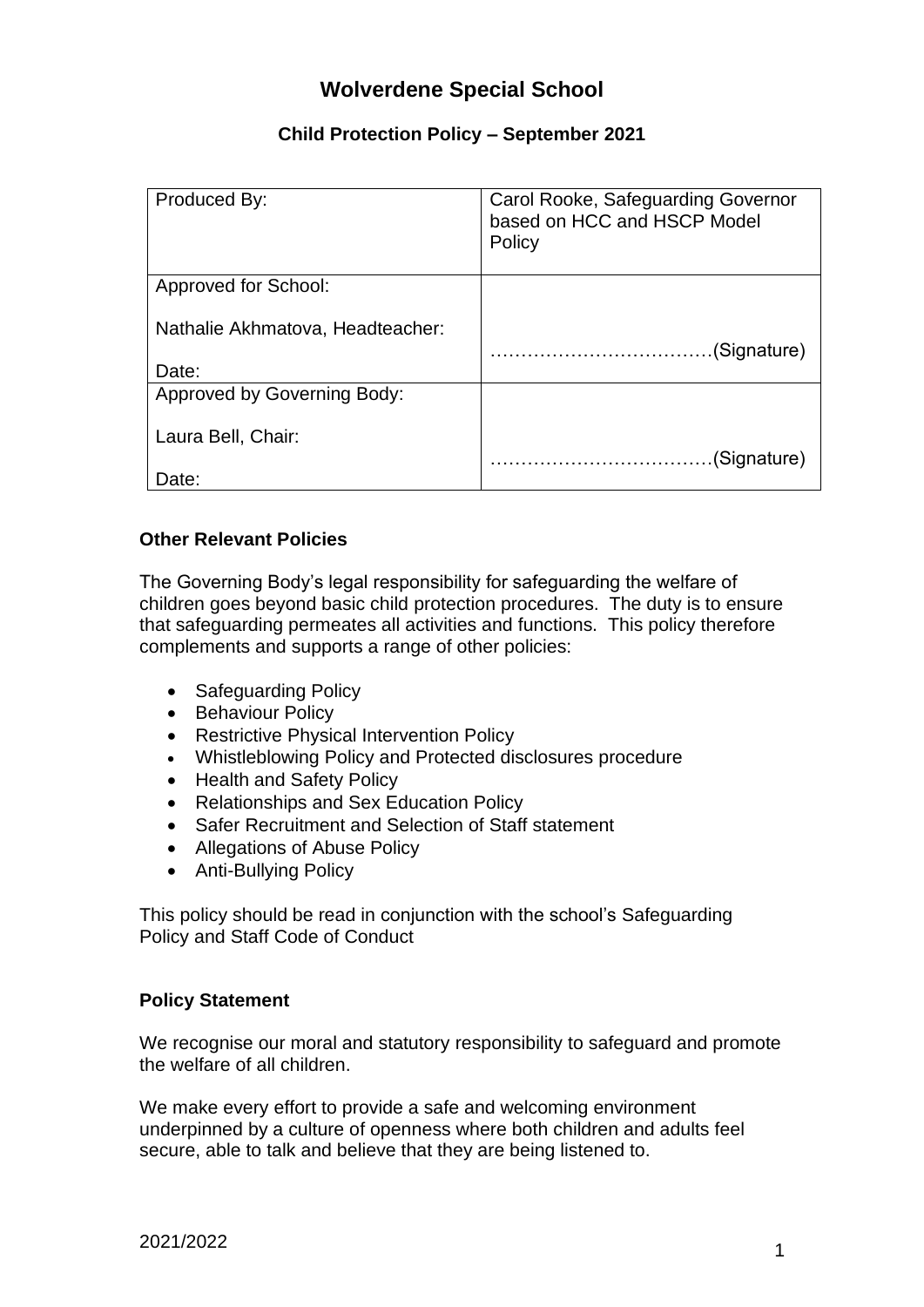We maintain an attitude of "it could happen here" where safeguarding is concerned.

The purpose of this policy is to provide staff, volunteers and governors with the framework they need in order to keep children safe and secure in our school, and to inform parents and guardians how we will safeguard their children whilst they are in our care.

Specific guidance is available to staff within the procedure documents.

### **Table of Contents**

| <b>Wolverdene Special School Child Protection Policy</b>                                    | $\mathbf{3}$    |
|---------------------------------------------------------------------------------------------|-----------------|
| Roles and responsibilities within Wolverdene Special school                                 |                 |
| <b>Wolverdene Special School Child Protection Procedures</b>                                | 9               |
| Annex 1 - Flowchart for child protection procedures                                         | 11              |
| Annex 2 - Skin map                                                                          | 12 <sup>°</sup> |
| Annex 3 - Dealing with disclosures                                                          | 14              |
| Annex 4 - Allegations against adults who work with children                                 | 16              |
| Annex 5 - Sexual violence and sexual harassment between children in<br>schools and colleges | 19              |
| Annex 6 - Sexual Violence and Sexual Harassment between Children Risk                       |                 |
| and Needs Assessment Template                                                               | 23              |
| Annex 7 - Online Safety                                                                     | 26              |
| Annex 8 - Whistleblowing                                                                    | 28              |
| Annex 9 - Briefing sheet for temporary and supply staff                                     | 29              |
| Annex 10 - What is child abuse?                                                             | 30              |
| Annex 11 - Useful contacts                                                                  | 36              |
| Annex 12 - Table of changes 2020/2021                                                       | 37              |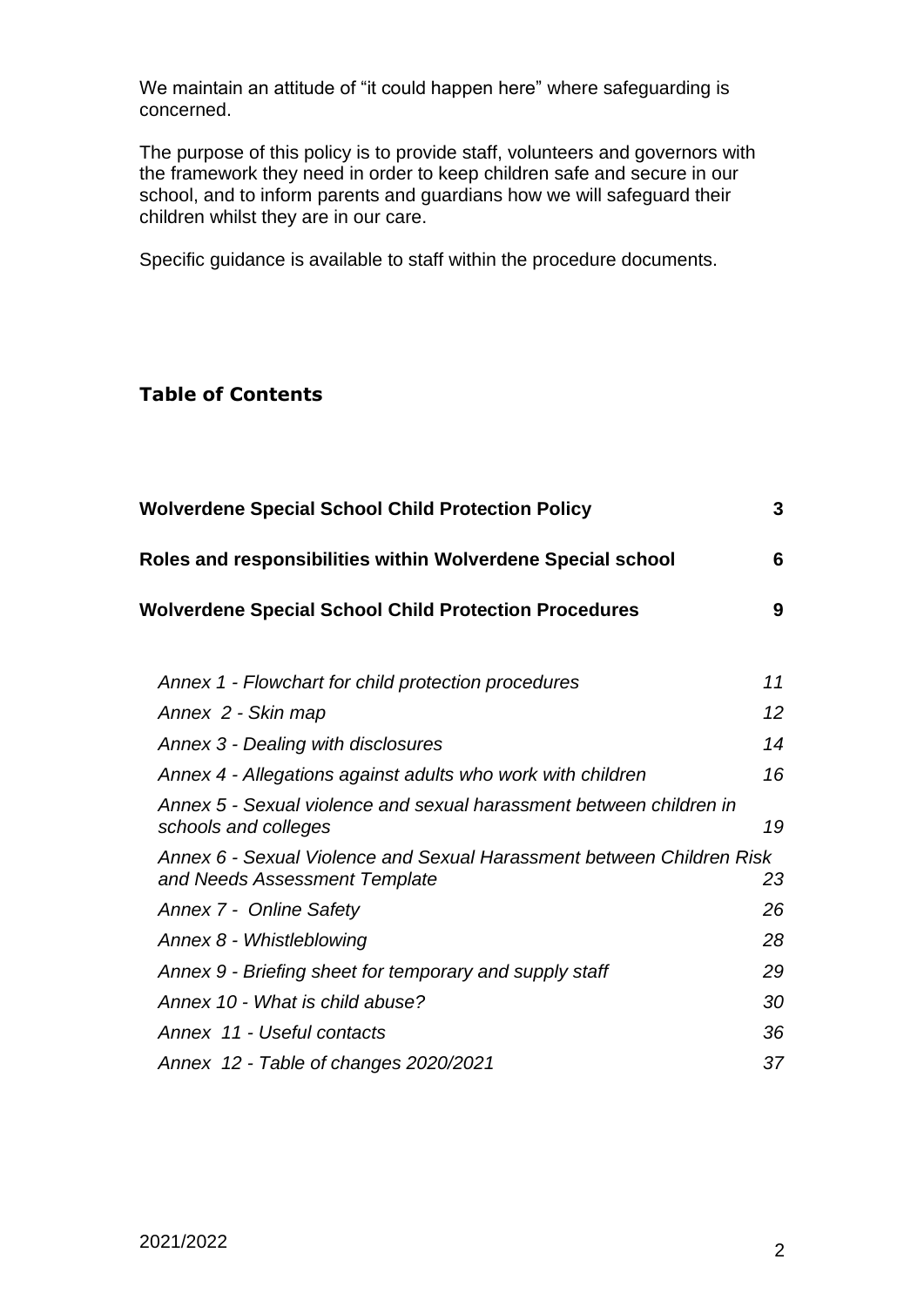# <span id="page-2-0"></span>**Wolverdene Special School Child Protection Policy**

## **Definitions within this document:**

*Child protection* is an aspect of safeguarding but is focused on how we respond to children who have been significantly harmed or are at risk of significant harm.

The term *staff* applies to all those working for or on behalf of the school, full time or part time, in either a paid or voluntary capacity. This also includes parents and governors.

*Child* refers to all young people who have not yet reached their 18<sup>th</sup> birthday. On the whole, this will apply to pupils of our school; however the policy will extend to visiting children and students from other establishments

**Parent** refers to birth parents and other adults in a parenting role for example adoptive parents, step-parents, guardians and foster carers.

*Abuse* could mean neglect, physical, emotional or sexual abuse or any combination of these. Parents, carers and other people can harm children either by direct acts and / or failure to provide proper care. Explanations of these are given within the procedure document.

### **Aims**

- To provide staff with the framework to promote and safeguard the wellbeing of children and in so doing ensure they meet their statutory responsibilities.
- To ensure consistent good practice across the school.
- To demonstrate our commitment to protecting children.

### **Principles and Values**

- Children have a right to feel secure and cannot learn effectively unless they do so.
- All children have a right to be protected from harm.
- All staff have a key role in prevention of harm and an equal responsibility to act on any suspicion or disclosure that may indicate a child is at risk of harm, either in the school or in the community, whilst taking into account any contextual safeguarding.
- We acknowledge that is essential that we work in partnership with other agencies that protect children and reduce risk and so we will engage in partnership working throughout the child protection process to safeguard children.
- Whilst the school will work openly with parents as far as possible, it reserves the right to contact Children's Social Care or the police, without notifying parents if this is believed to be in the child's best interests.

### **Leadership and Management**

We have established clear lines of accountability, training and advice to support the process of child protection and individual staff within that process.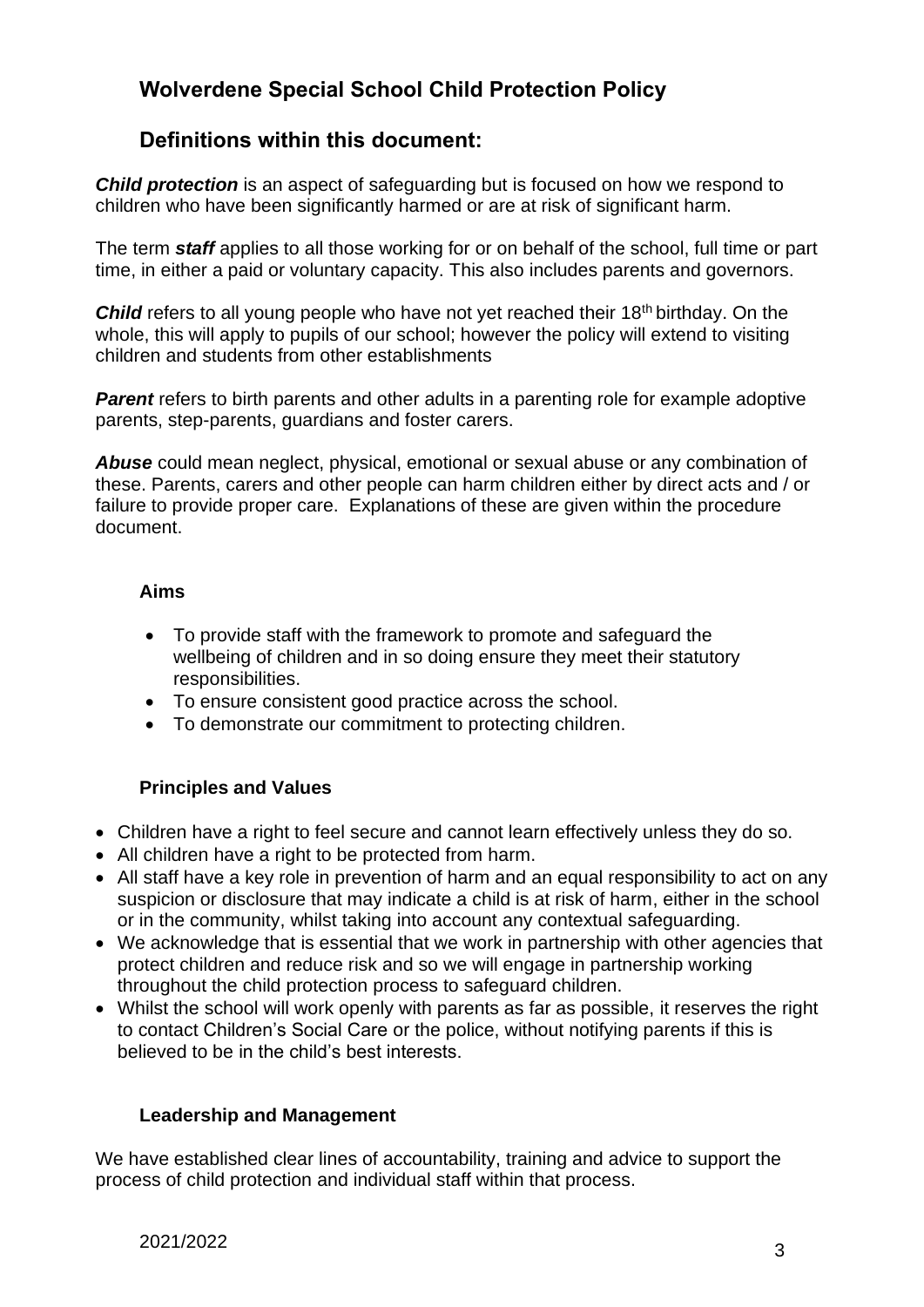In this school, any individual can contact the Designated Safeguarding Lead (DSL) or their Deputies (DDSL) if they have concerns about a child or young person.

The **DSL** is **Nathalie Akhmatova** and the **DDSL** are **Jonny Rouse, Emma Burton, Erika Pickett and Hayley Cooper***.* There is a nominated safeguarding governor, **Carol Rooke**, who will take leadership responsibility for safeguarding. The Chair of Governors, **Laura Bell,** will receive reports of allegations against the headteacher and act on the behalf of the governing body.

As an employer we follow safer recruitment guidance as set out in KCSiE 2021.

## **Training**

All staff in our school are expected to be aware of the signs and symptoms of abuse and must be able to respond appropriately Training is provided as required, including regular safeguarding and child protection updates in staff meetings and at INSET sessions. There are also dedicated sessions on PREVENT, reporting and recording concerns and other specific safeguarding and child protection matters as and when required.

Separate training is provided to all new staff on appointment through the school's induction programme. The DSL and Deputy DDSLs will attend training at least every other year to enable them to fulfil their role and to ensure there is ample coverage should the DSL and/or a Deputy DSL be off-site or absent from work.

Any update in national or local guidance will be shared with all staff in briefings and then captured in the next whole school training. This policy will be updated during the year to reflect any changes brought about by new guidance.

### **Referral**

Following any concerns raised, the DSL will assess the information and consider if significant harm has happened or there is a risk that it may happen. If the evidence suggests the threshold of significant harm, or risk of significant harm has been reached, or if it is not clear if the threshold is met, the DSL will contact Children's Social Care and, if appropriate, the police. If the DSL or DDSL is not available or there are immediate concerns, the staff member will refer directly to Children's Social Care and the police if appropriate. We will use the guidance from NPCC to determine when to contact the police.

Generally, the DSL will inform the parents prior to making a referral. However, there are situations where this may not be possible or appropriate, particularly when informing parents, may place the child at further risk

*N.B. The exception to this process will be in those cases of known FGM where there is a mandatory requirement for the teacher to report directly to the police. The DSL should also be made aware.* 

### **Confidentiality**

• We maintain that all matters relating to child protection are to be treated as confidential and only shared as per the 'Information Sharing Advice for Practitioners' (DfE 2015) guidance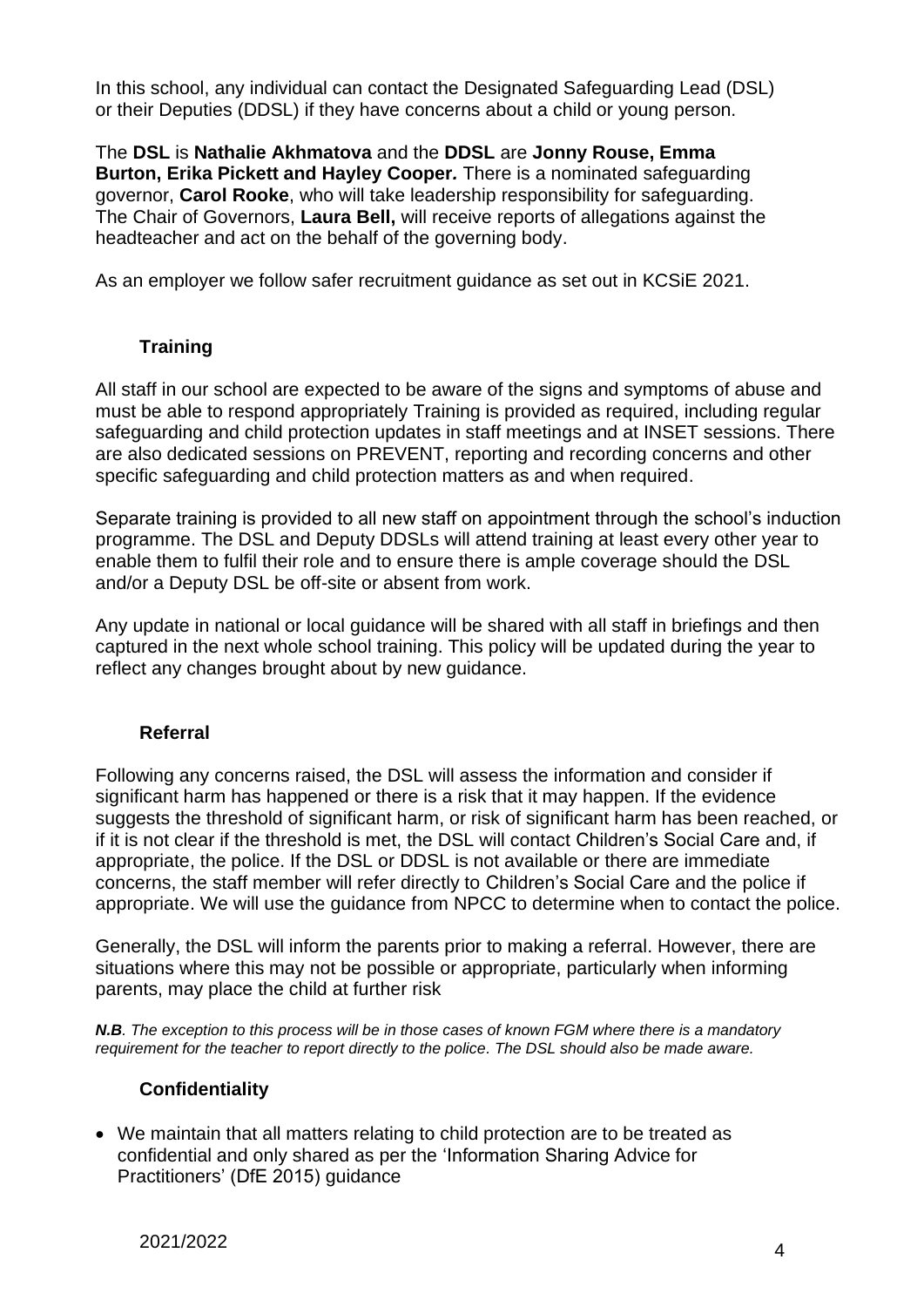- There is a lawful basis for child protection concerns to be shared with agencies who have a statutory duty for child protection.
- Information will be shared with individuals within the school who 'need to know'.
- All staff are aware that they cannot promise a child to keep a disclosure confidential.

### **As a school we will educate pupils to recognise when they are at risk and how to get help when they need it through:**

- The content of the curriculum
- A school ethos which helps children to feel safe and able to talk freely about their concerns, believing that they will be listened to and valued.
- Every child having access to a 'trusted adult' in the school.
- A formal system of debriefing and repairing when there have been incidents of poor behaviour. This encourages and teaches our pupils to talk through situations, understand their own emotions and extends their vocabulary to enable them to discuss matters fully.

### **Dealing with allegations against staff**

If a concern is raised about the practice or behaviour of a member of staff, this information will be recorded and passed to the headteacher Nathalie Akhmatova. The headteacher will make an assessment to determine if the matter is a 'low level concern' or an 'allegation'. The Local Authority Designated Officer (LADO) will be contacted for all allegations and the relevant guidance will be followed. If the headteacher needs advice or guidance they will contact the LADO. If the allegation is against the headteacher, the person receiving the allegation will contact the LADO or Chair of Governors directly. (Annex 4)

### **Dealing with allegations against pupils**

If a concern is raised that there is an allegation of a pupil abusing another pupil within the school, the 'Peer on Peer Abuse' guidance will be followed (Annex 5)

### **Legal context**

Section 175 of the education act 2002; the Education (Independent School Standards) Regulations 2014; the Non-Maintained Special Schools (England) Regulations Children Act 2004 & 1989

#### **Guidance**

Hampshire Safeguarding Children Partnership protocols and guidance and their procedures [Working Together to Safeguard Children \(2018\)](https://www.gov.uk/government/publications/working-together-to-safeguard-children--2) [Keeping Children Safe in Education \(2021\)](https://www.gov.uk/government/publications/keeping-children-safe-in-education)  [FGM Act 2003 Mandatory Reporting Guidance \(2016\)](https://www.gov.uk/government/publications/mandatory-reporting-of-female-genital-mutilation-procedural-information)

### **Policy review**

<span id="page-4-0"></span>As a school, we review this policy at least annually in line with DfE, HSCP and HCC requirements and other relevant statutory guidance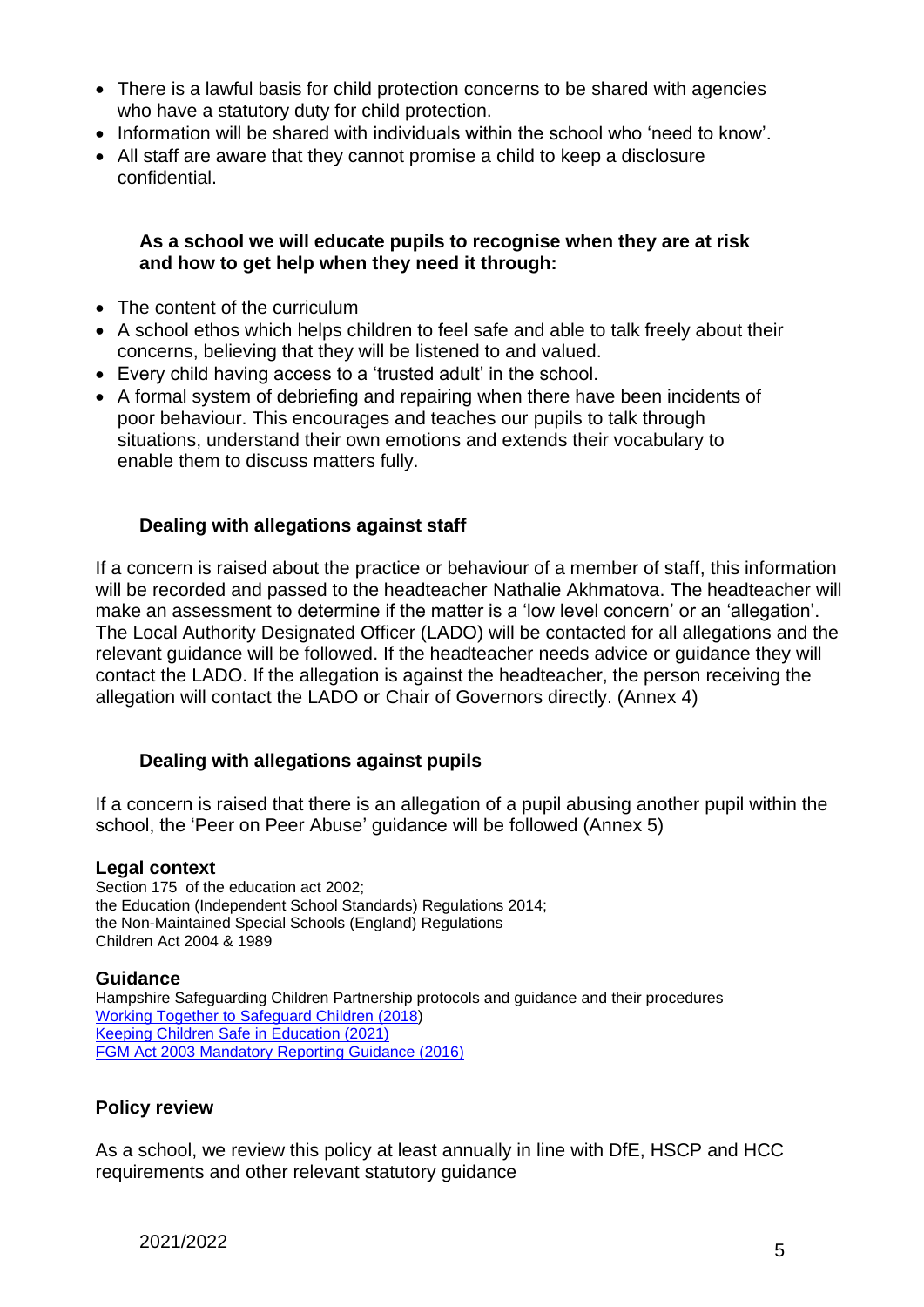### **Roles and responsibilities within Wolverdene Special school**

### **Staff responsibilities**

All staff have a key role to play in identifying concerns early and in providing help for children. To achieve this, they will:

- Establish and maintain an environment where children feel secure, are encouraged to talk and are listened to.
- Ensure children know that there are adults in the school who they can approach if they are worried or have concerns.
- Plan opportunities within the curriculum for children to develop skills they need to recognise, assess and manage risk appropriately and keep themselves safe.
- Attend training in order to be aware of and be alert to the signs of abuse.
- Maintain an attitude of "it could happen here" with regards to safeguarding.
- Be aware that mental health problems can, in some cases, be an indicator that a child has suffered or is at risk of suffering abuse, neglect or exploitation
- Recognise that abuse, neglect, or other adverse childhood experiences, can have an impact on the mental health, behaviour and education of children.
- Record their concerns if they are worried that a child is being abused and report these to the DSL as soon as practical that day. If the DSL is not contactable immediately a DDSL should be informed
- Be prepared to refer directly to social care, and the police if appropriate, if there is a risk of significant harm and the DSL or DDSL is not available.
- Follow the allegations procedures (Annex 4) if the disclosure is an allegation against a member of staff.
- Follow the procedures set out by the HSCP and take account of guidance issued by the DfE.
- Support pupils in line with their child protection plan.
- Treat information with confidentiality but never promising to "keep a secret".
- Notify the DSL or DDSL of any child on a child protection plan or child in need plan who has unexplained absence.
- Have an understanding of 'Early Help' and be prepared to identify and support children who may benefit from this intervention.
- Liaise with other agencies that support pupils and provide early help.
- Ensure they know who the DSL and DDSL are and know how to contact them.
- Have an awareness of the Child Protection Policy, the Behaviour Policy, the Staff Code of Conduct, peer on peer abuse procedures, the safeguarding response for children who go missing from education and the role of the DSL.

### **Senior Management Team responsibilities**:

- Contribute to inter-agency working in line with 'Working Together to Safeguard Children 2018 guidance'
- Provide a co-ordinated offer of early help when additional needs of children are identified
- Ensure staff are alert to the various factors that can increase the need for early help (*para 19 KCSiE 2021*)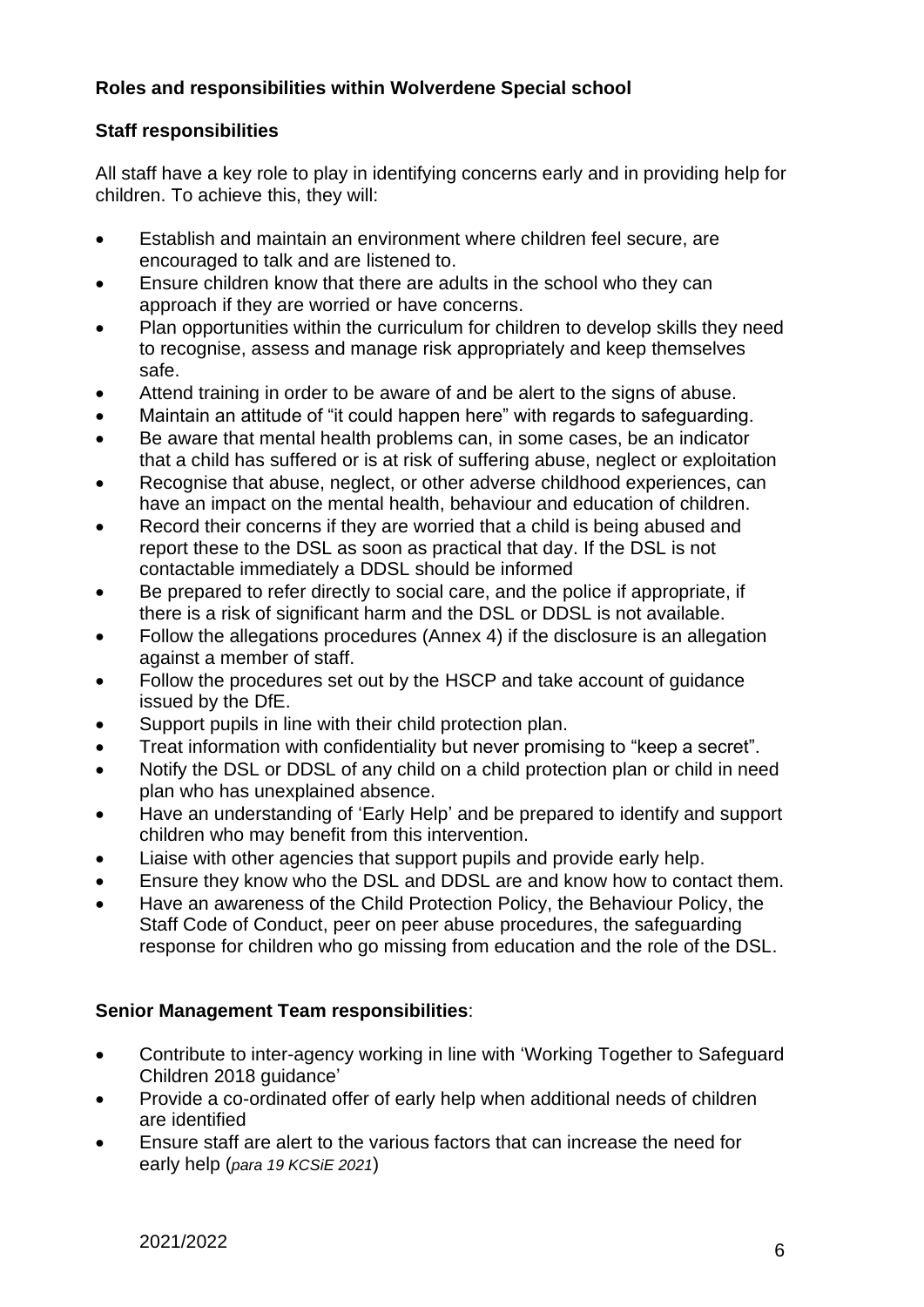- Working with Children's Social Care, support their assessment and planning processes including the school's attendance at conference and core group meetings.
- Carry out tasks delegated by the governing body such as training of staff, safer recruitment and maintaining a single central register.
- Provide support and advice on all matters pertaining to safeguarding and child protection to all staff regardless of their position within the school.
- Treat any information shared by staff or pupils with respect and follow agreed policies and procedures.
- Ensure that allegations or concerns against staff are dealt with in accordance with guidance from Department for Education (DfE) and the Hampshire Safeguarding Children Partnership (HSCP) procedures.
- Determine if a concern about a member of staff is a 'low level concern' or an allegation<sup>1</sup>

### **Governing body responsibilities**

- Ensure the school has effective safeguarding policies and procedures including a Child Protection Policy, a Staff Code of Conduct, a Behaviour Policy and a response to children who go missing from education.
- Ensure HSCP is informed in line with local requirements about the discharge of duties via the annual safeguarding audit.
- Recruitment, selection and induction follows safer recruitment practice, including all appropriate checks.
- Allegations against staff are dealt with by the headteacher. Allegations against the headteacher are dealt with by the Chair of Governors.
- A member of the Senior Leadership Team is appointed as Designated Safeguarding Lead (DSL) and has this recorded in their job description.
- Staff have been trained appropriately and this is updated in line with guidance
- Any safeguarding deficiencies or weaknesses are remedied without delay
- A nominated governor for safeguarding is identified.

**DSL responsibilities** *(to be read in conjunction with DSL role description in KCSiE 2021)*

### **In this school the DSL is Nathalie Akhmatova**

### **The Deputy DSL are Jonny Rouse, Emma Burton, Erika Pickett and Hayley Cooper**

In addition to the role of all staff and the senior management team, the DSL will

- Refer cases to social care, and the police where appropriate, in a timely manner avoiding any delay that could place the child at more risk.
- Assist the Governing Body in fulfilling their safeguarding responsibilities set out in legislation and statutory guidance.

<sup>&</sup>lt;sup>1</sup> See Keeping Children Safe in Education 2021 Part 4 section 2 paragraph 406 on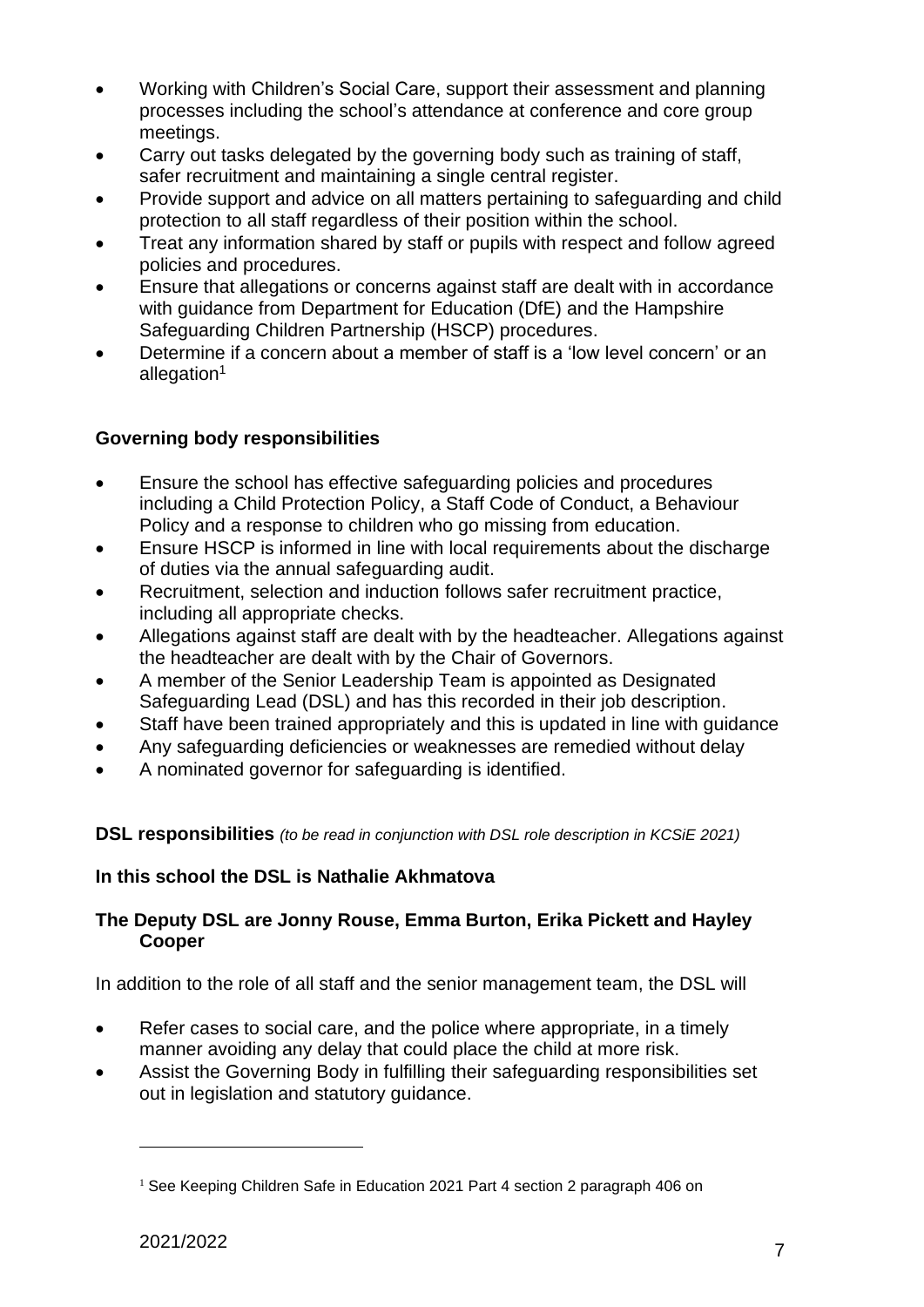- Attend appropriate training and demonstrate evidence of continuing professional development to carry out the role.
- Ensure every member of staff knows who the DSL and the Deputies are, have an awareness of the DSL role and know how to contact them.
- Ensure all staff and volunteers understand their responsibilities in being alert to the signs of abuse and their responsibility for referring any concerns about a child to the DSL and concerns about an adult to the headteacher.
- Ensure that those staff who need to know, are aware of those children who have experienced, or are experiencing abuse in order to promote their educational outcomes and provide the appropriate support.
- Ensure whole school training occurs regularly with at least annual updates so that staff and volunteers can fulfil their responsibilities knowledgeably.
- Ensure any members of staff joining the school outside of the agreed training schedule receive induction training prior to the commencement of their duties.
- Keep records of child protection concerns securely and separate from the main pupil file and use these records to support the assessment and likelihood of risk.
- Ensure that safeguarding records are transferred accordingly (separate from pupil files) and in a timely fashion when a child transfers school, including inyear transfers.
- Ensure that where a pupil transfers school and is on a child protection plan or is a child looked after, their information is passed to the new school immediately and that the child's social worker is informed. Consideration is given to a transition meeting prior to moving if the case is complex or ongoing.
- Be aware of the training opportunities and briefings provided by HSCP to ensure staff are aware of the latest local guidance on safeguarding.
- Develop, implement and review procedures in the school that enable the identification and reporting of all cases, or suspected cases, of abuse.
- Meet any other expectations set out for DSLs in KCSiE 2021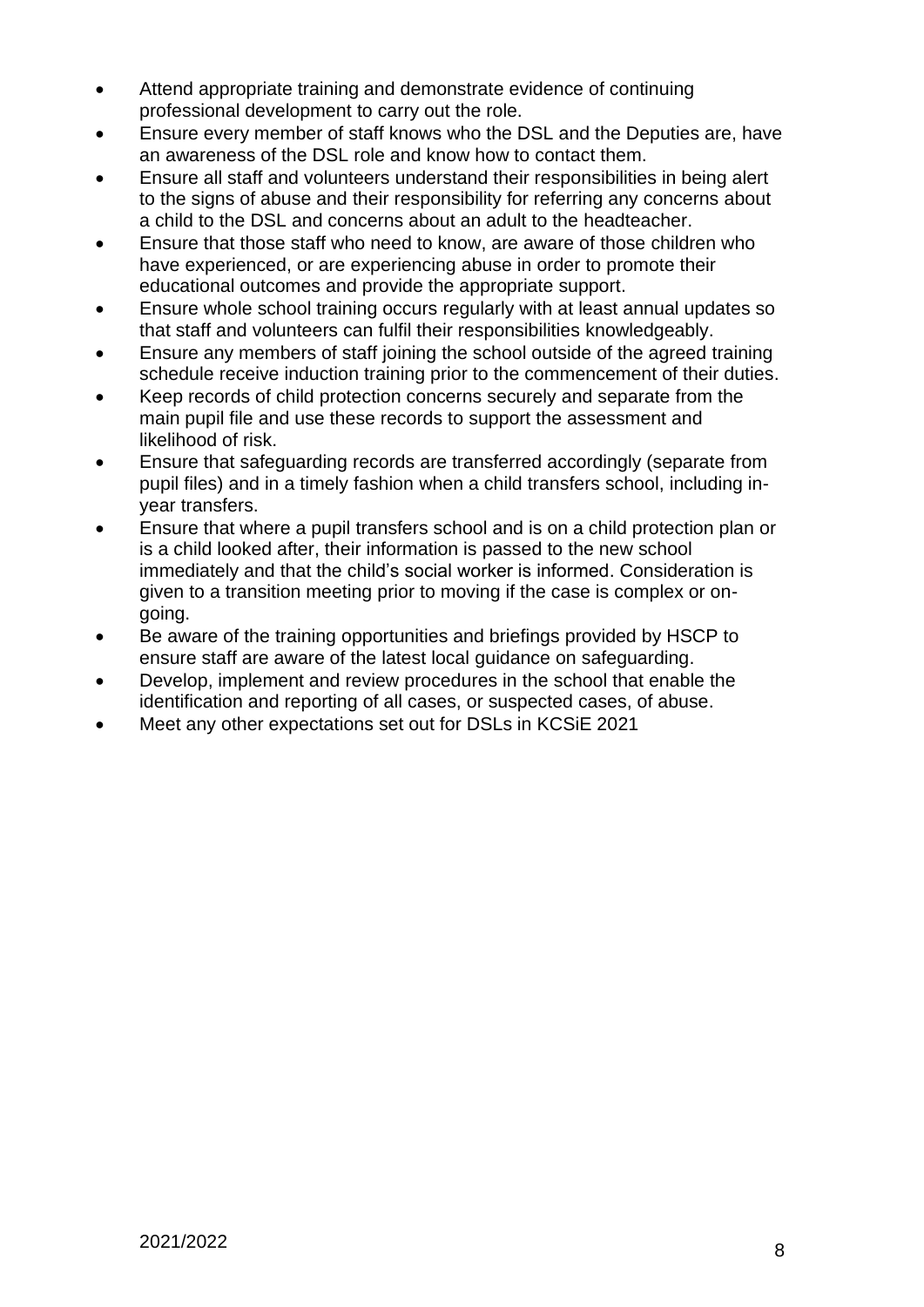## <span id="page-8-0"></span>**Wolverdene Special School Child Protection Procedures**

### **Overview**

The following procedures apply to all staff working in the school and will be covered by training to enable staff to understand their role and responsibility.

The aim of our procedures is to provide a robust framework which enables staff to take appropriate action when they are concerned that a child is being harmed or is at risk of harm.

The prime concern at all stages must be for the interests and safety of the child. Where there is a conflict of interest between the child and an adult, the interests of the child must be paramount.

All staff are aware that very young children, those with disabilities, special needs, certain medical conditions or with language deficit/English as a second language may have more difficulty in communicating concerns or feelings. They may be more likely to communicate concerns with behaviours rather than words. Additionally, staff will question the cause of knocks and bumps in children who have limited mobility, which will include children (for example younger siblings) visiting the site in addition to pupils.

### **If a member of staff suspects abuse, spots signs or indicators of abuse, or they have a disclosure of abuse made to them they must:**

- 1. Make an initial record of the information on the electronic recording system (Sleuth) attaching any contemporaneous written notes
- 2. Report it to the DSL immediately
- 3. The DSL will consider if there is a requirement for immediate medical intervention. Urgent medical attention should not be delayed if the DSL is not immediately available
- 4. Make an accurate record (which may be used in any subsequent court proceedings) as soon as possible and within 24 hours of the occurrence. Include everything that has happened, including details of:
	- Dates and times of observations
	- Dates and times of any discussions in which they were involved
	- Any injuries
	- Explanations given by the child / adult
	- What action was taken
	- Any actual words or phrases used by the child

Contemporaneous written records must be signed and dated by the author. Sleuth will record who has submitted the concern and time and date it. A DDSL checks the system at least twice a day.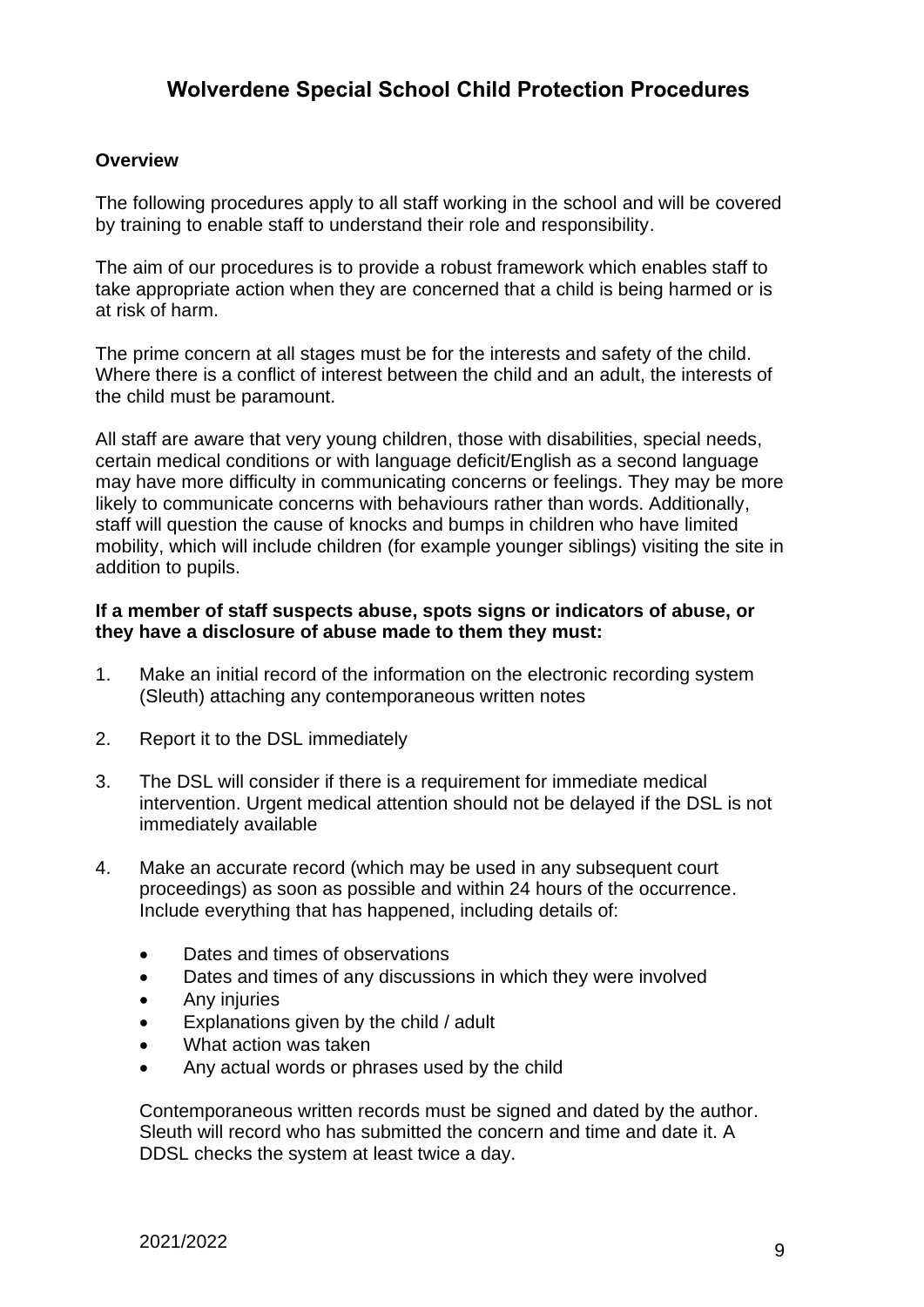5. In the absence of the DSL or all four DDSLs, be prepared to refer directly to Children's Social Care (and the police if appropriate) if there is the potential for immediate, significant harm.

### **Following a report of concerns the DSL must:**

- 1. Decide whether or not there are sufficient grounds for suspecting significant harm, in which case a referral must be made to Children's Social Care and the police if it is in keeping with the National Police Chiefs Council ["When to call](https://www.google.com/url?sa=t&rct=j&q=&esrc=s&source=web&cd=&cad=rja&uact=8&ved=2ahUKEwjWztnW2MfrAhWRRhUIHfKnB1sQFjABegQIDBAD&url=https%3A%2F%2Fwww.npcc.police.uk%2Fdocuments%2FChildren%2520and%2520Young%2520people%2FWhen%2520to%2520call%2520the%2520police%2520guidance%2520for%2520schools%2520and%2520colleges.pdf&usg=AOvVaw2hklWTbin6l8AlYoJFHR1V)  [the Police"](https://www.google.com/url?sa=t&rct=j&q=&esrc=s&source=web&cd=&cad=rja&uact=8&ved=2ahUKEwjWztnW2MfrAhWRRhUIHfKnB1sQFjABegQIDBAD&url=https%3A%2F%2Fwww.npcc.police.uk%2Fdocuments%2FChildren%2520and%2520Young%2520people%2FWhen%2520to%2520call%2520the%2520police%2520guidance%2520for%2520schools%2520and%2520colleges.pdf&usg=AOvVaw2hklWTbin6l8AlYoJFHR1V) guidance. The rationale for this decision should be recorded by the DSL.
- 2. Normally the school should try to discuss any concerns about a child's welfare with the family and where possible seek their agreement before making a referral to Children's Social Care. However, in accordance with DfE guidance, this should only be done when it will not place the child at increased risk or could have an impact on a police investigation. Where there are doubts or reservations about involving the child's family, the DSL should clarify with Children's Social Care or the police whether the parents should be told about the referral and, if so, when and by whom. This is important in cases where the police may need to conduct a criminal investigation. The child's views should also be taken into account when appropriate.
- 3. If there are grounds to suspect a child is suffering, or is likely to suffer, significant harm the DSL (or Deputy) must contact Children's Social Care via the Inter-Agency Referral Form (IARF), making a clear statement of:
	- the known facts
	- any suspicions or allegations
	- whether or not there has been any contact with the child's family.

If there is indication that the child is suffering significant harm, a call will also be made to Children's Reception Team (CRT) on 01329 225379.

- 4. If a child is in immediate danger and urgent protective action is required, the police must be called. The DSL must then notify Children's Social Care of the occurrence and what action has been taken.
- 5. When a pupil needs *urgent* medical attention and there is suspicion of parental abuse causing the medical need, the DSL or their Deputy should take the child to the accident and emergency unit at the nearest hospital and inform Children's Social Care. Advice should be sought from Children's Social Care about informing the parents, remembering that parents should normally be informed that a child requires urgent hospital attention.
- 6. If there is not a risk of significant harm, the DSL will either actively monitor the situation or consider the Early Help process.
- 7. In cases of allegations against staff or low level concerns, the HSCP procedure or the school Low Level Concerns (LLC) procedure will be followed.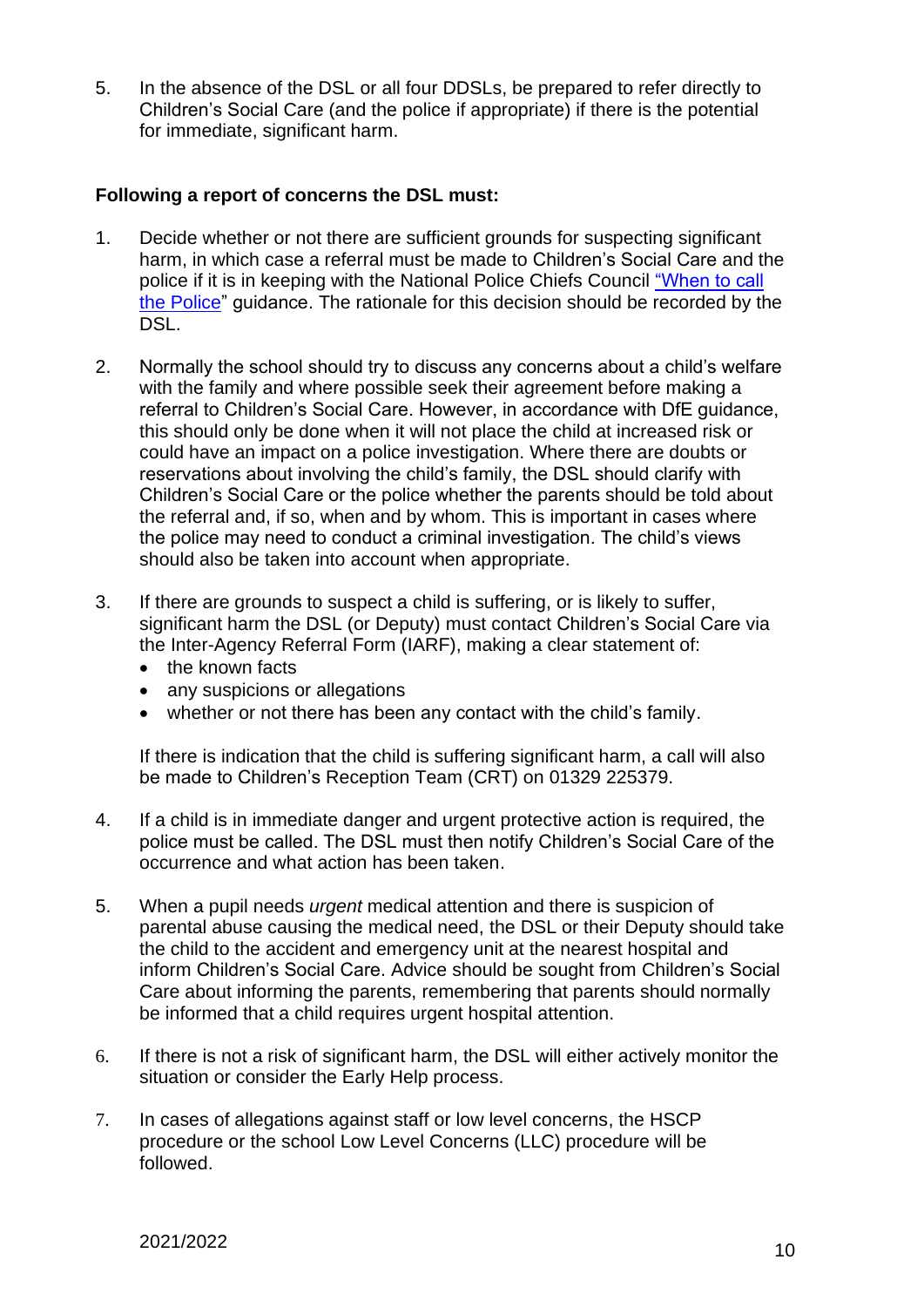## <span id="page-10-0"></span>*Annex 1 - Flowchart for child protection procedures*



**\*** *In cases of known FGM, the teacher who was made aware will also make contact with the police*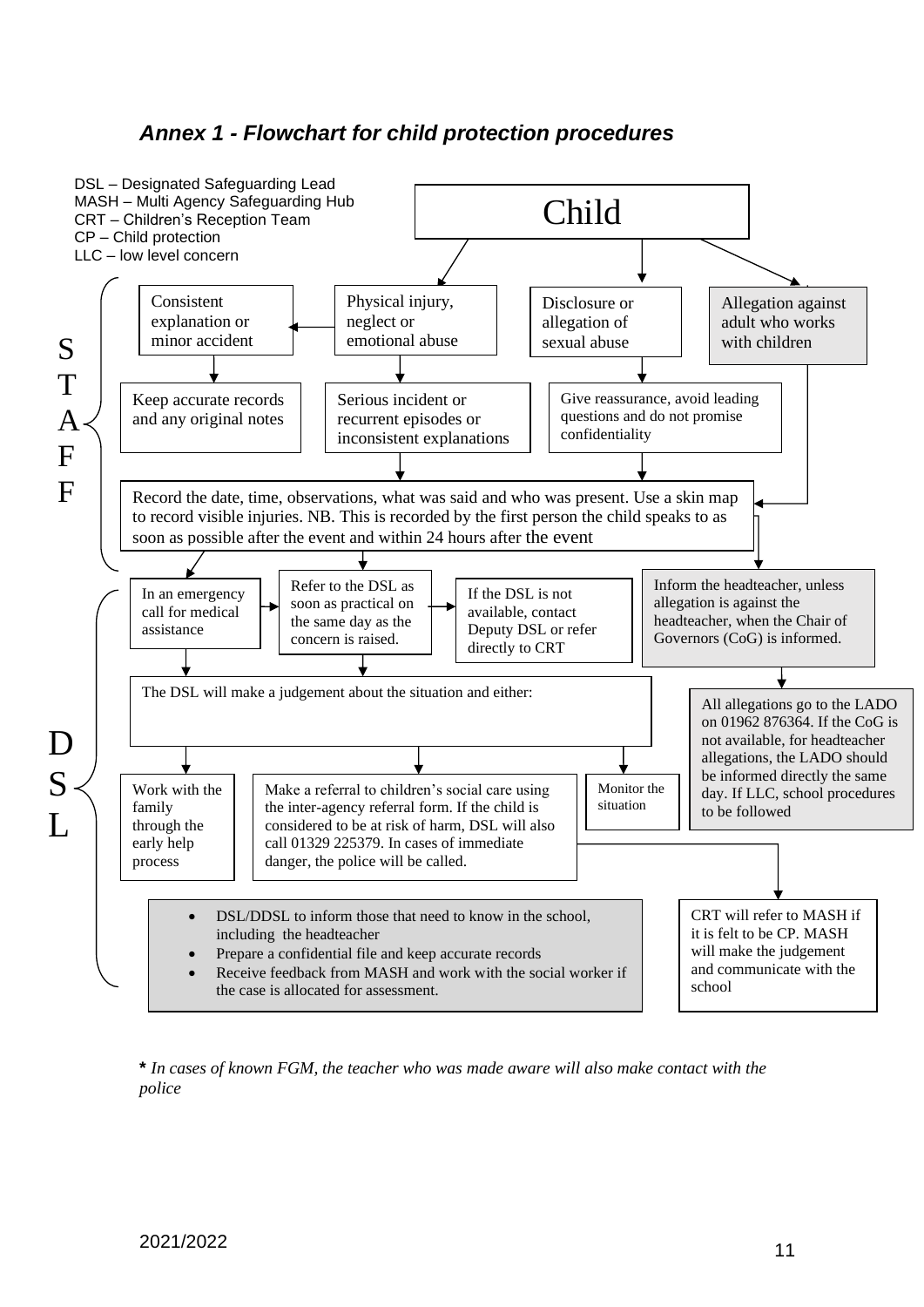*Annex 2 - Skin map*

<span id="page-11-0"></span>

| ີ້<br>ΨÌ<br>W۸<br>لای | n<br>In<br>ไพ<br>₩<br>Ę |
|-----------------------|-------------------------|
|                       |                         |
|                       |                         |
|                       |                         |
|                       |                         |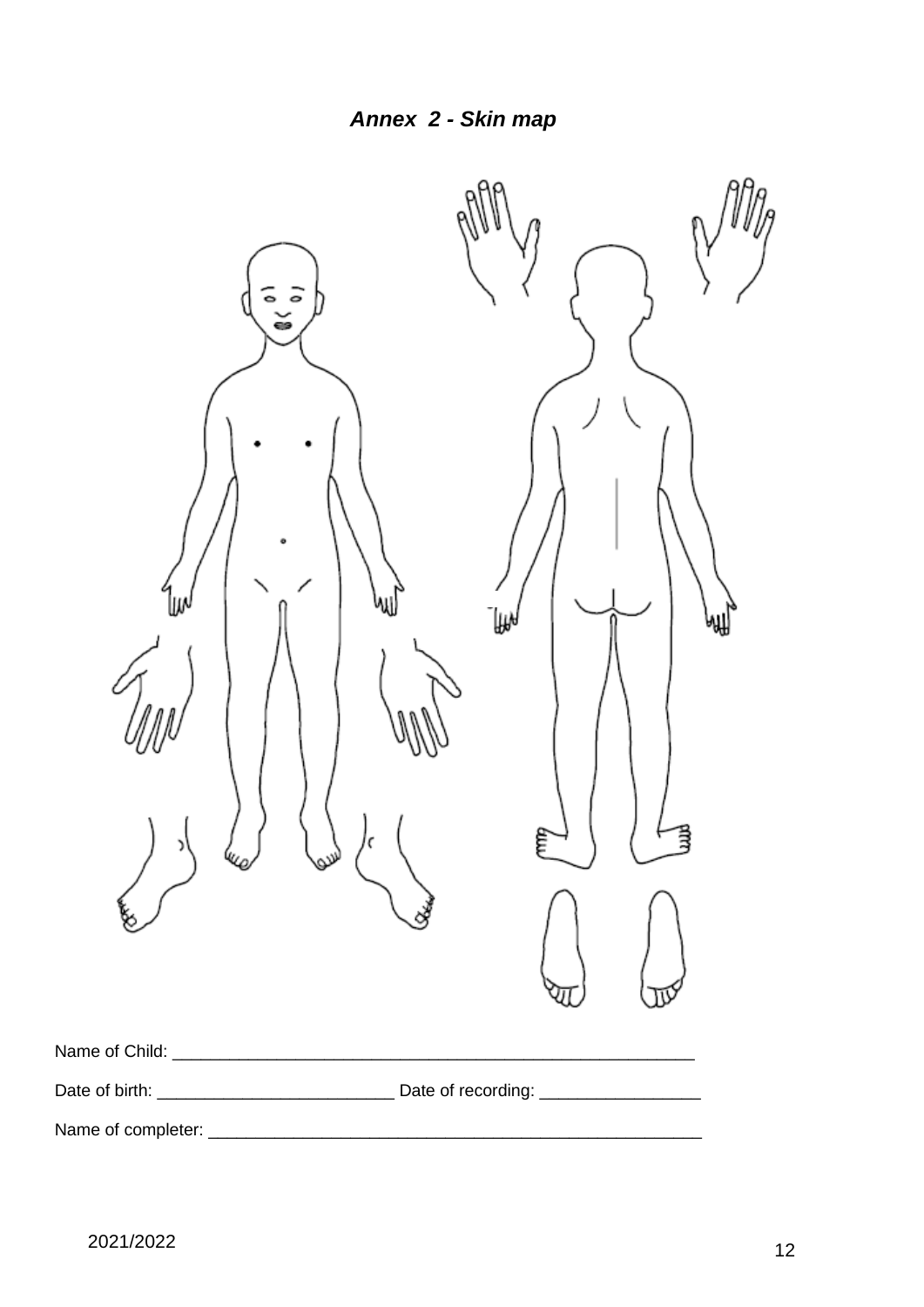







Any additional information: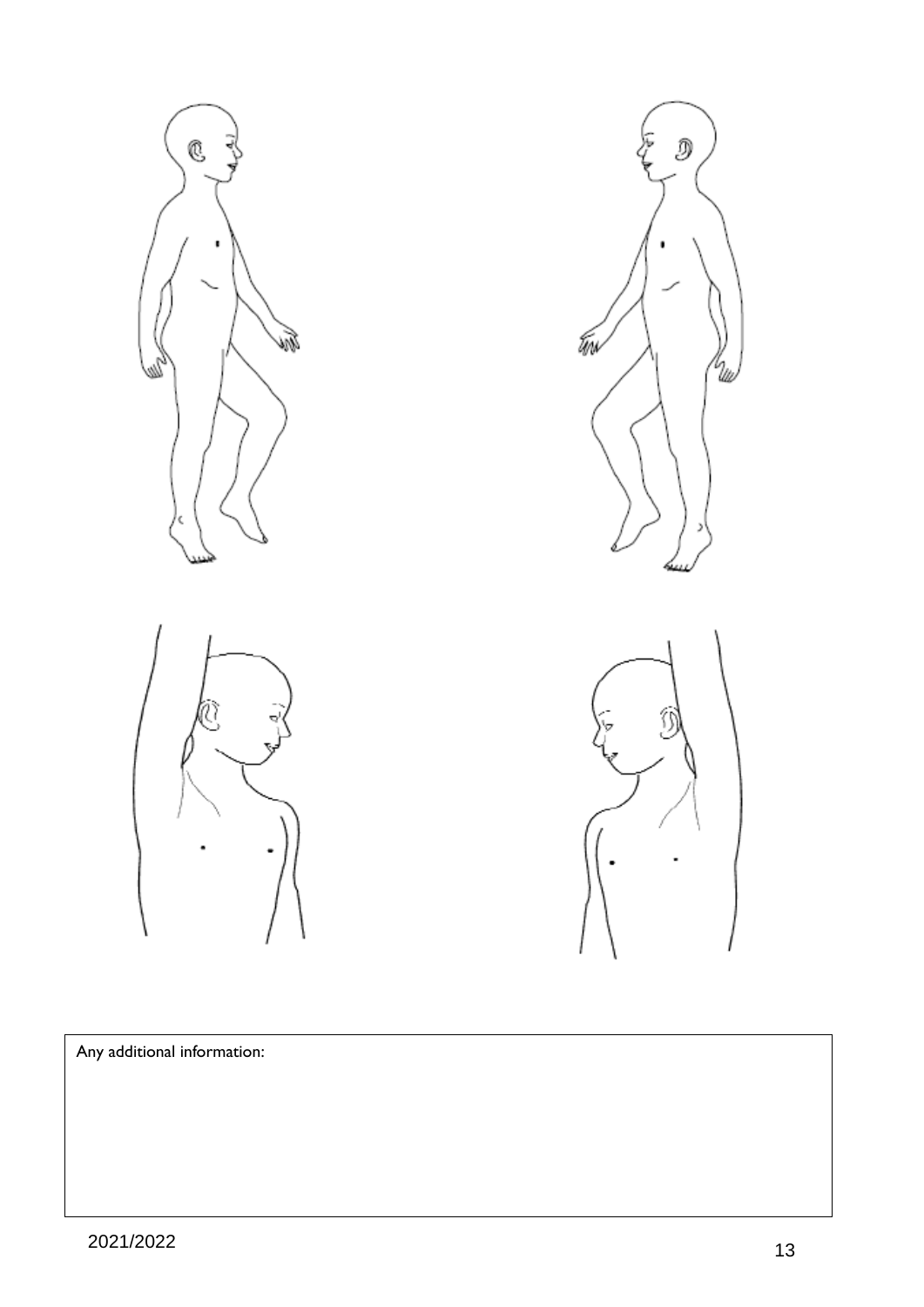# <span id="page-13-0"></span>*Annex 3 - Dealing with disclosures*

### **All staff should:**

A member of staff who is approached by a child should maintain a positive attitude and try to reassure them. They should not promise complete confidentiality and should explain that they may need to pass information to other professionals to help keep the child or other children safe. The degree of confidentiality should always be governed by the need to protect the child.

Additional consideration needs to be given to children with communication difficulties and for those whose preferred language is not English. It is important to communicate with them in a way that is appropriate to their age, understanding and preferred communication method.

All staff should know who the DSL is and who to approach if the DSL is unavailable. Ultimately, all staff have the right to make a referral to the police or social care directly and should do this if, for whatever reason, there are difficulties following the agreed protocol, e.g. they are the only adult on the school premises at the time and have concerns about sending a child home.

### **Guiding principles, the seven R's**

### **Receive**

- Listen to what is being said, without displaying shock or disbelief
- Accept what is said and take it seriously
- Make a note of what has been said as soon as practicable

#### **Reassure**

- Reassure the pupil, but only so far as is honest and reliable
- Don't make promises you may not be able to keep e.g. 'I'll stay with you' or 'everything will be alright now' or 'I'll keep this confidential'
- Do reassure e.g. you could say: 'I believe you', 'I am glad you came to me', 'I am sorry this has happened', 'We are going to do something together to get help'

### **Respond**

- Respond to the pupil only as far as is necessary for you to establish whether or not you need to refer this matter, but do not interrogate for full details
- Do not ask 'leading' questions i.e. 'did he touch your private parts?' or 'did she hurt you?' Such questions may invalidate your evidence (and the child's) in any later prosecution in court
- Do not ask the child why something has happened
- Do not criticise the alleged perpetrator; the pupil may care about him/her, and reconciliation may be possible
- Do not ask the pupil to repeat it all for another member of staff. Explain what you have to do next and to whom you need to talk. Reassure the pupil that it will be a senior member of staff in confidence.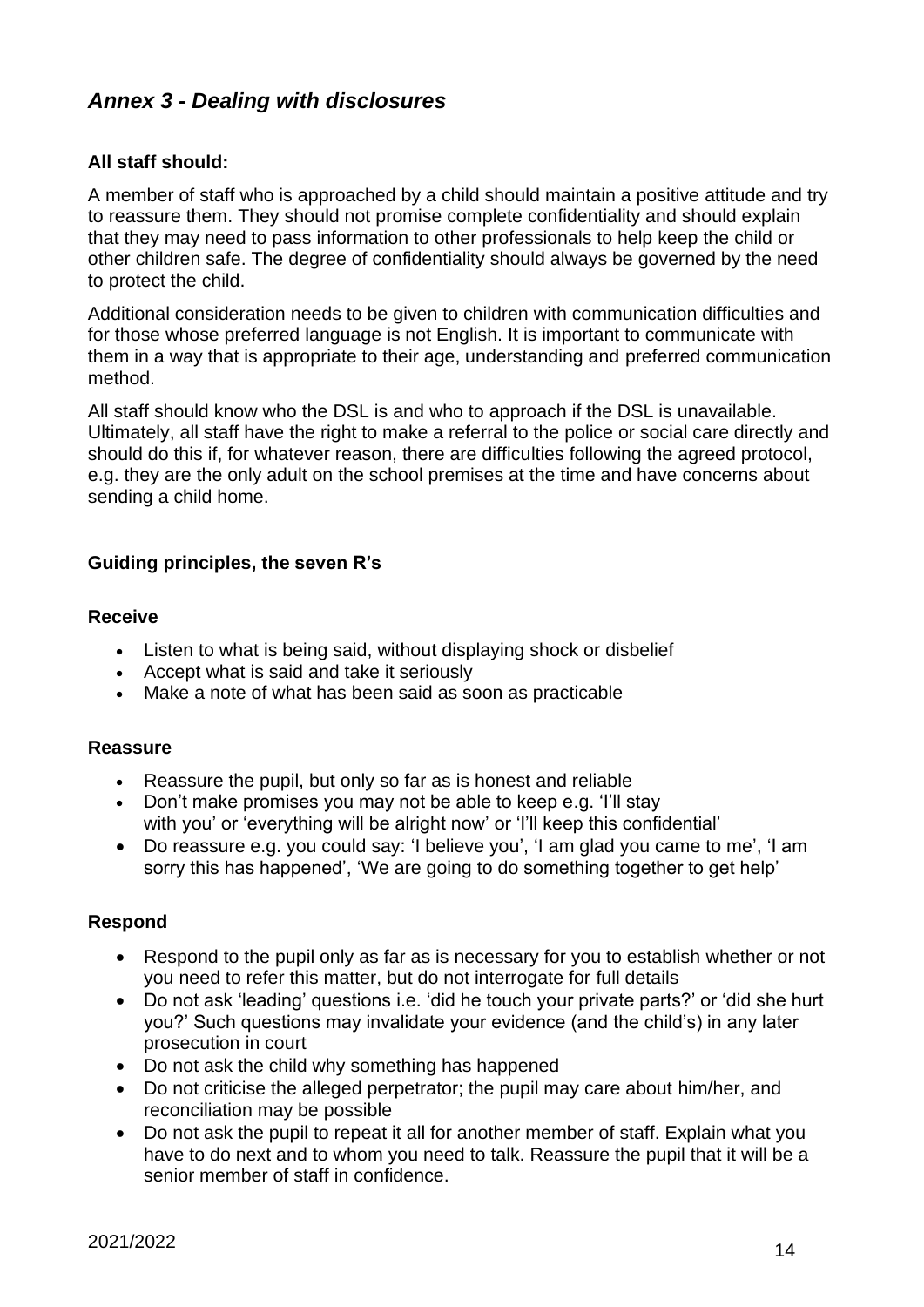### **Report**

- Share concerns with the DSL as soon as possible as soon as possible using the online recording and reporting system.
- If you are not able to contact your DSL or the Deputy, and the child is at risk of immediate harm, contact the children's services social care department directly.

### **Record**

- If possible, make some very brief notes at the time, and on the school's electronic recording and reporting system as soon as possible
- Keep your original notes on file
- Record the date, time, place, persons present and noticeable nonverbal behaviour, and the words used by the child. If the child uses sexual 'pet' words, record the actual words used, rather than translating them into 'proper' words
- Complete a body map to indicate the position of any noticeable bruising or marks
- Record facts and observable things, rather than your 'interpretations' or 'assumptions'.

### **Remember**

- Support the child: listen, reassure, and be available
- Complete confidentiality is essential. Share your knowledge only with appropriate professional colleagues
- Try to get some support for yourself if you need it.

### **Review (led by DSL)**

- Has the action taken provided good outcomes for the child?
- Did the procedure work?
- Were any deficiencies or weaknesses identified in the procedure? Have these been remedied?
- Is further training required?

### **What happens next?**

It is important that concerns are followed up and it is everyone's responsibility to ensure that they are. The member of staff should be informed by the DSL what has happened after the report being made. If they do not receive this information, they should be proactive in seeking it out.

If a staff member believes that their concerns have not been dealt with effectively or that the child remains at risk, they should initially ask the DSL to reconsider ensuring that the risks are understood. If this does not result in a satisfactory outcome, or the DSL rationale appears to miss the risk to the child, then the Whistleblowing procedures of the school should be followed. If the DSL is unhappy with the response from Children Social Care, they should consider following the HSCP escalation protocol.

Receiving a disclosure can be upsetting for the member of staff and schools should have a procedure for supporting them after the disclosure. This might include reassurance that they have followed the procedure correctly and that their swift actions will enable the allegations to be handled appropriately. For some staff, use of an employee-based counselling service may be appropriate.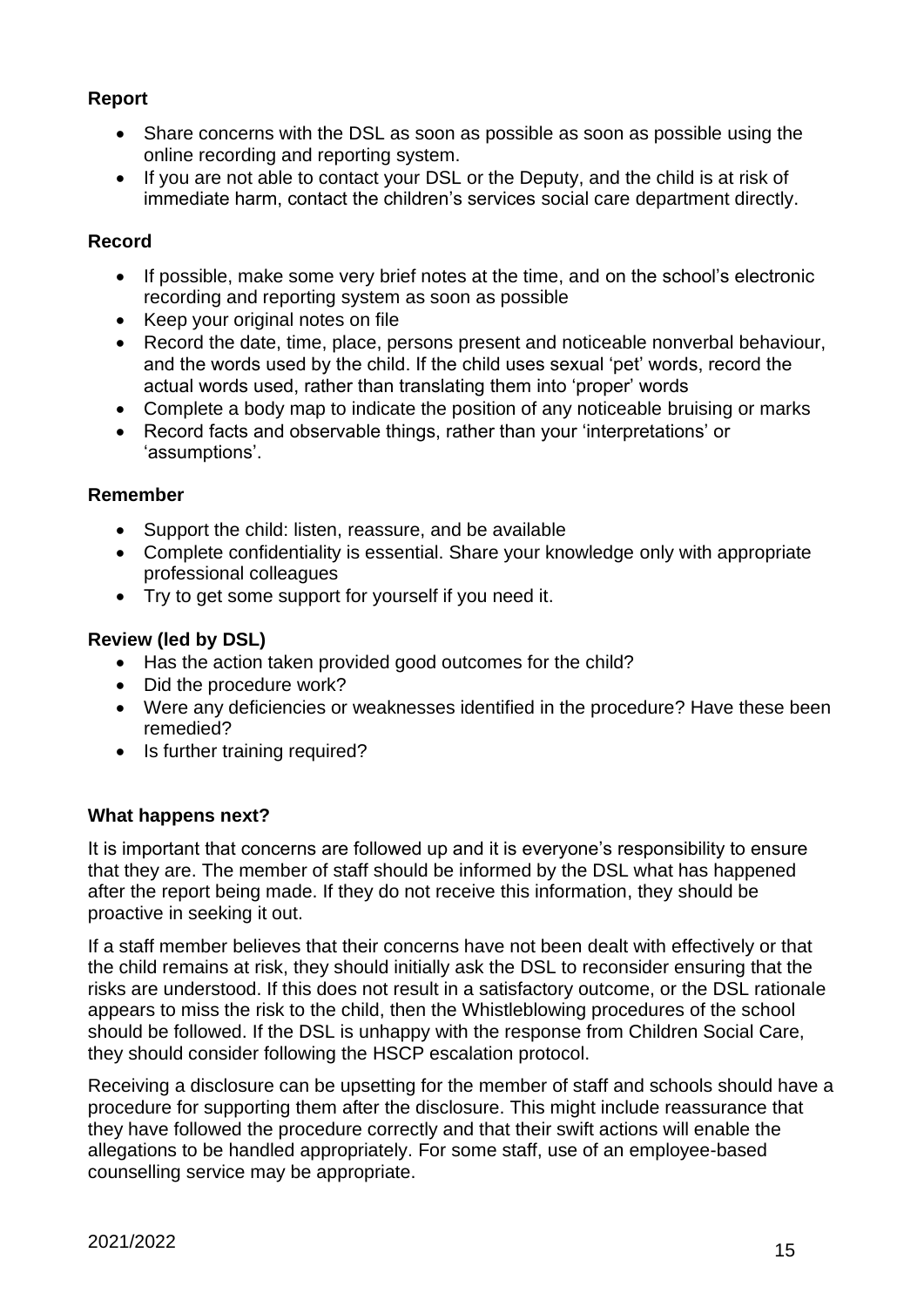# <span id="page-15-0"></span>*Annex 4 - Allegations against adults who work with children*

Working Together to Safeguard Children (2018) states that organisations should have clear policies for dealing with allegations against people who work with children. Those policies should make a clear distinction between an allegation, a complaint or a concern about the quality of care or practice.

Allegations as defined by KCSiE should be reported to the LADO. Complaints or concerns can be managed independently by the school or college under internal procedures.

Complaints could include: -

- Breaches of the code of Conduct
- Failure to follow policy, procedure or guidance
- Any breach of data protection or confidentiality
- Poor behaviour management
- Inappropriate use of social media
- Misadministration of medication

Concerns could include: -

- Inappropriate use of language, shouting or swearing
- Discussing personal or sexual relationships with, or in the presence, of pupils
- Making (or encouraging others to make) unprofessional comments which scapegoat, demean or humiliate children, or might be interpreted as such.

**Lower Level Concerns** LLCs, which do not reach the allegations harm threshold (or complaints criteria) should be dealt with under the school LLC procedure (see Safeguarding Policy).

### **Procedure for Allegations that meet the harm threshold.**

This procedure should be used in all cases when it is alleged a member of staff, supply staff, volunteer, Governor, or another adult who works with children has either:

- **behaved in a way that has harmed a child, or may have harmed a child; or**
- **possibly committed a criminal offence against or related to a child; or**
- **behaved towards a child or children in a way that indicates he or she would pose a risk of harm to children; or**
- **behaved or may have behaved in a way that indicates they may not be suitable to work with children.**

When considering allegations of suitability, (the fourth criteria above) the LADOs would consider the following situations:

- Parents of children who are placed on a CIN plan or are receiving Early Help
- Arrests for offences against adults
- Presentation to other professionals around mental health, domestic abuse and/or substance misuse
- Extreme political or religious viewpoints which could be considered Hate Crime
- Concerns about behaviour in their private lives which may impact on children

In any of these situations the LADO criteria for intervention will be assessed against the likelihood and impact of transferable risk to children.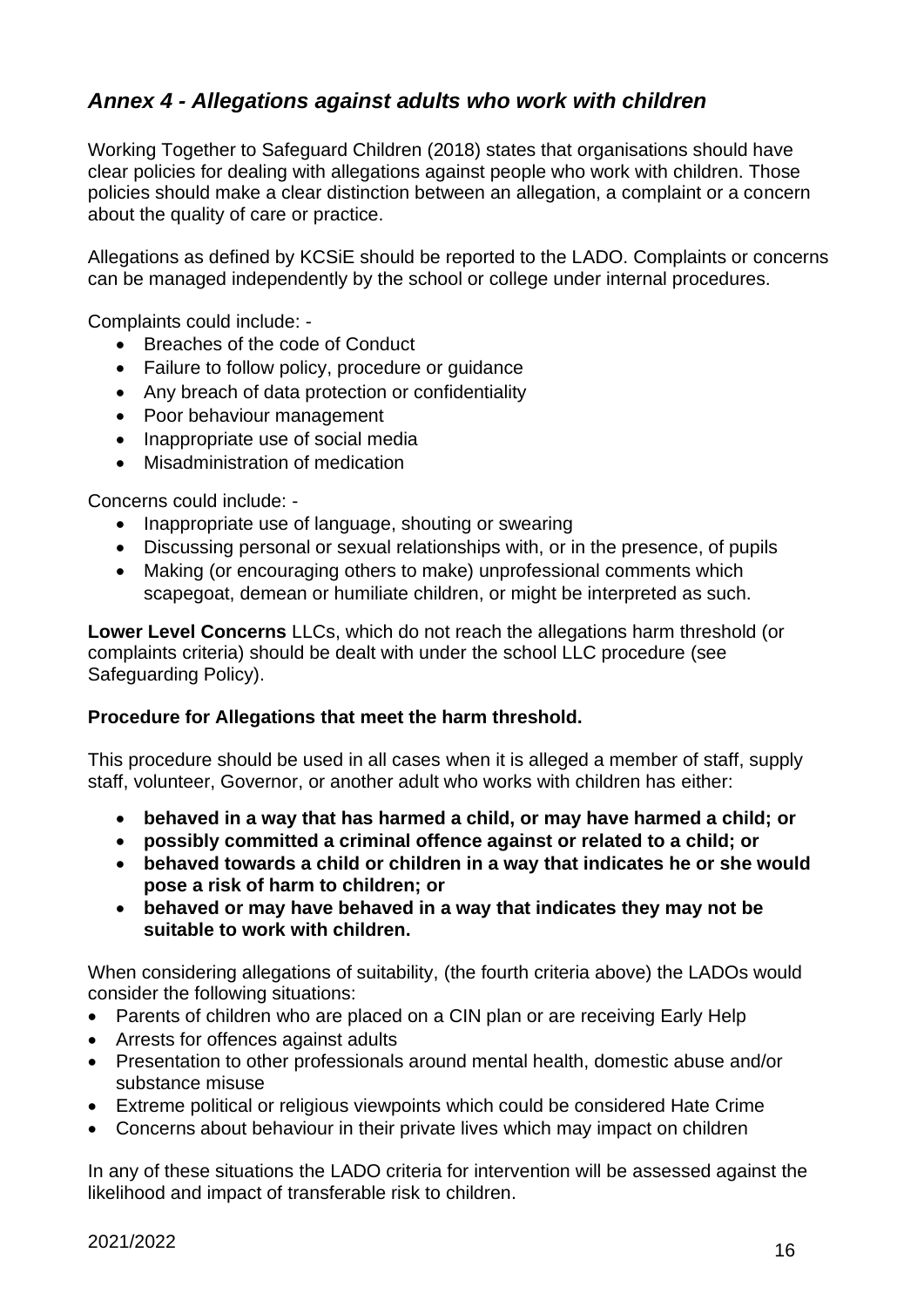In line with our referral process:

- Staff will report any concerns about the conduct of any member of staff, supply staff or volunteer to the headteacher as soon as possible.
- If an allegation is made against the headteacher, the concerns need to be raised with the Chair of Governors as soon as possible. If the Chair of Governors is not available, then the LADO should be contacted directly.
- There may be situations when the headteacher or Chair of Governors will want to involve the police immediately, if the person is deemed to be an immediate risk to children or there is evidence of a possible criminal offence.
- Once an allegation has been received by the headteacher or Chair of Governors, they will contact the LADO on 01962 876364 or [child.protection@hants.gov.uk](mailto:child.protection@hants.gov.uk) as soon as possible and before carrying out any investigation into the allegation.
- Inform the parents of the allegation unless there is a good reason not to

In liaison with the LADO, the school will determine how to proceed and if necessary, the LADO will refer the matter to Children's Social Care and/or the police.

When receiving information from outside agencies about school staff, the LADO will assess the potential for transferable risk, and make a disclosure to the school where there is the likelihood of transferable risk to children and there is a pressing need.

If the matter is investigated internally, the LADO will advise the school to seek guidance from their personnel/HR provider in following procedures set out in chapter 4 of 'Keeping Children Safe in Education' (2021) and the HSCP procedures.

### **Supply Staff**

While supply staff are not employees of the school, it is still required that the school report the allegation to the LADO.

If the matter requires an internal investigation, this will be carried out by the school in liaison with an HR rep (acting as the employer) from the supply agency.

### **Lower Level Concerns (LLCs)**

The LLC policy is part of the whole school approach to safeguarding. The purpose of the policy is to encourage an open and transparent culture, which enables the school to identify concerning, problematic or inappropriate behaviour at an early stage. It should also empower staff to share LLCs with the DSL. LLCs will be managed independently by the school under internal procedures.

The LLC policy: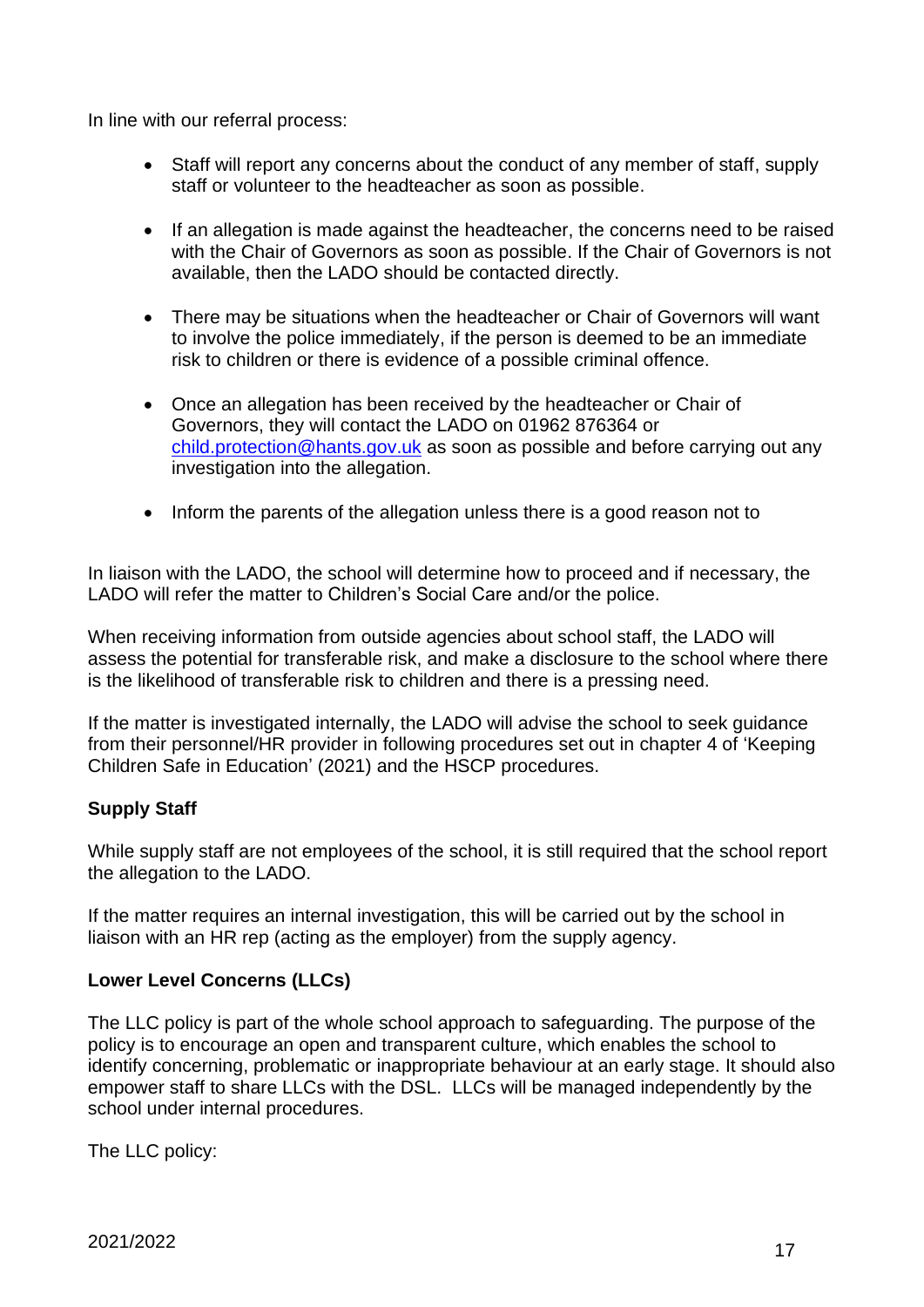- Ensures that staff are clear about what constitutes appropriate behaviour, and are confident in distinguishing expected and appropriate behaviour from concerning, problematic or inappropriate behaviour, in themselves and others.
- Empowers staff to share any low-level safeguarding concerns with the DSL.
- Addresses unprofessional behaviour and supports the individual to correct this at an early stage.
- Provides a responsive, sensitive and proportionate handling of such concerns when they are raised.
- Helps identify any weakness in the school or colleges safeguarding system.

In line with the LLC policy:

- All LLCs will be shared responsibly with the DSL, recorded in writing and dealt with in an appropriate and timely manner.
- All LLCs will be reviewed, so that potential patterns of concerning, problematic or inappropriate behaviour can be identified.
- If LLCs are found to be escalating and are reaching the harm threshold, a referral will be made to the LADO.

See Wolverdene School Safeguarding Policy 2021

**If there is any doubt about the level at which behaviour needs to be addressed, LADO advice will be taken.**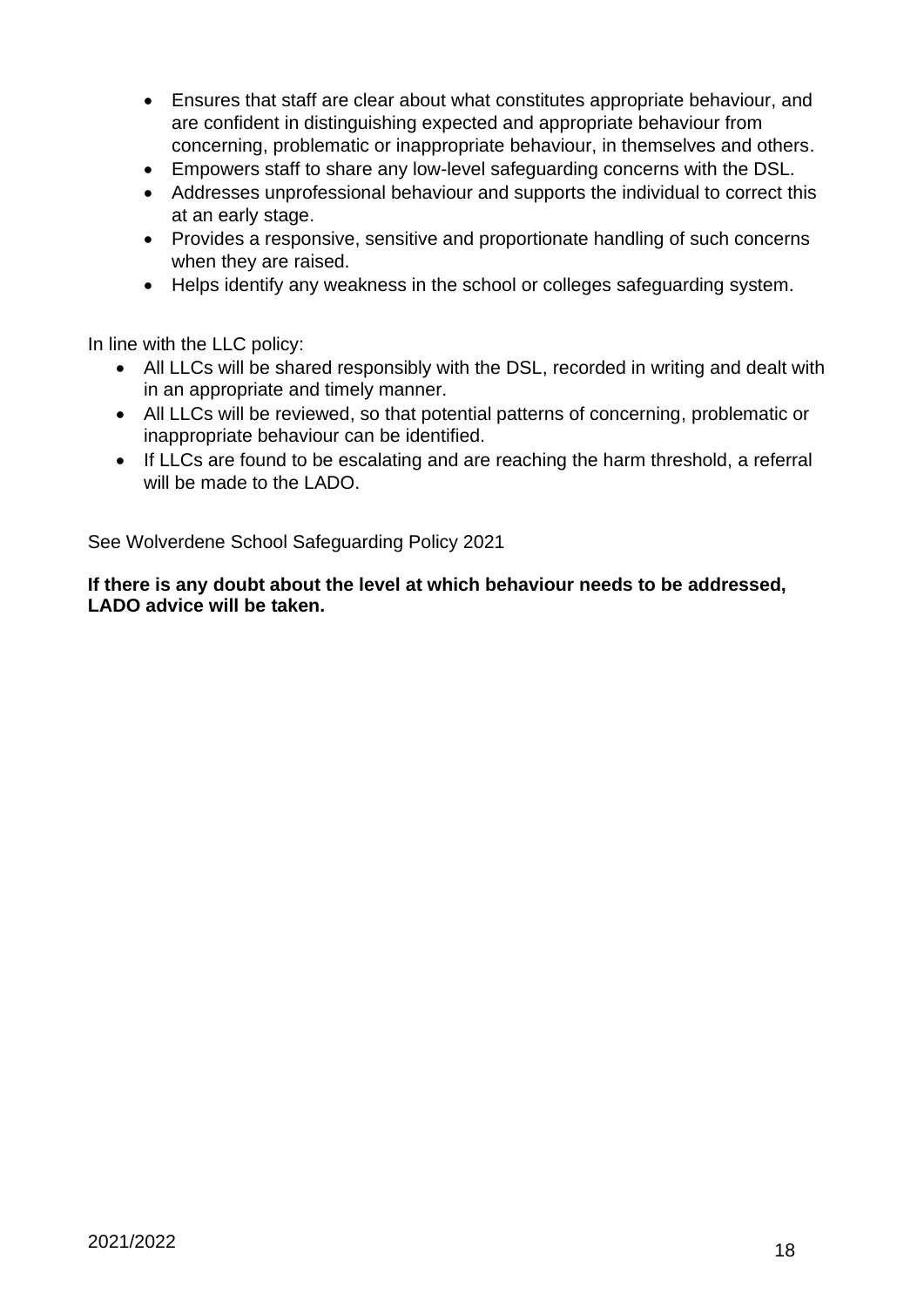## <span id="page-18-0"></span>*Annex 5 - Sexual violence and sexual harassment between children in schools and colleges*

### **Peer on Peer Abuse Policy**

*HSCP are currently working on a peer-on-peer protocol and once this is published the policy will be updated to take account of any relevant additions.*

### **Context**

This policy is about how staff should respond to all reports and concerns of child-on-child sexual violence and sexual harassment, including those that have happened outside of school or college premises, and or online. All staff are advised to maintain an attitude of "It could happen here".

Schools and colleges not recognising, acknowledging or understanding the scale of harassment and abuse, and /or downplaying some behaviours relating to abuse can lead to a culture of unacceptable behaviour, an unsafe environment and in a worst case scenario a culture that normalises abuse leading to children accepting it as normal and not coming forward to report it.

Sexual violence and sexual harassment can occur between two children of any age and sex. It can also occur through a group of children sexually assaulting or sexually harassing a single child or group of children.

Children who are victims of sexual violence and sexual harassment will likely find the experience stressful and distressing. This can adversely affect their educational attainment as well as their emotional well-being. Sexual violence and sexual harassment exist on a continuum and may overlap; they can occur online and offline (both physically and verbally) and are never acceptable. It is important that all victims are taken seriously and offered appropriate support. It is also important to recognise that some perpetrators may themselves also be victims.

Reports of sexual violence and sexual harassment are extremely complex to manage. It is essential that victims are protected, offered appropriate support and every effort is made to ensure their education is not disrupted. It is also important that other children and young people including school and college staff are supported and protected as appropriate.

### **Policy**

We believe that all children have a right to attend school and learn in a safe environment. Children should be free from harm by adults in the school and by other children.

We recognise that children are capable of abusing their peers and this will be dealt with under our child protection policy and in line with KCSiE (2021).

This policy is underpinned by the principle that there is a zero-tolerance approach to sexual violence and sexual harassment. We are clear that sexual violence and sexual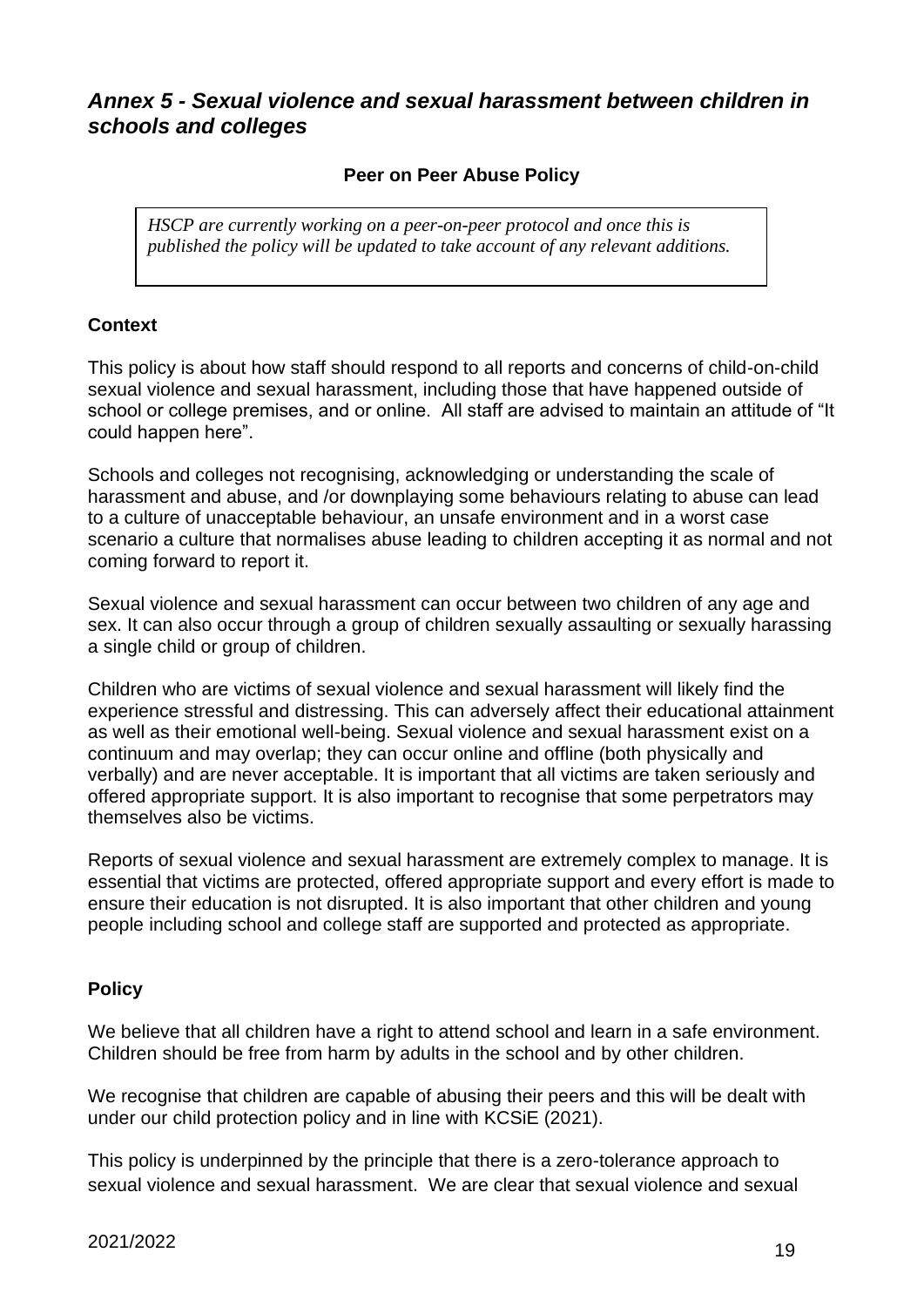harassment is not acceptable, will never be tolerated and is not an inevitable part of growing up.

We will minimise the risk of peer-on-peer abuse by:

### **Prevention:**

- Taking a whole school approach to safeguarding and child protection
- Providing training to staff
- Providing a clear set of values and standards, underpinned by the school's behaviour policy and pastoral support system, and by a planned programme of evidence-based content delivered through the curriculum
- Engaging with specialist support and interventions.

## **Responding to reports of sexual violence and sexual harassment:**

- Children making a report of sexual violence or sexual harassment will be taken seriously, kept safe and be supported.
- Understanding that our initial response to a report from a child is incredibly important and can encourage or undermine the confidence of victims of sexual violence and harassment to report or to come forward in the future.
- If the report includes an online element, staff will be mindful of the Searching. Screening and Confiscation: advice for schools (DfE 2018) guidance.
- Staff taking the report will inform the DSL or their Deputy as soon as practicably possible but at least within 24 hours.
- Staff taking a report will never promise confidentiality.
- Parents or carers will normally be informed (unless this would put the child at greater risk).
- If a child is at risk of harm, is in immediate danger, or has been harmed, a referral will be made to Children's Social Care (01329 225379).

### **Risk Assessment:**

Following a report, the DSL will make an immediate risk and needs assessment on a caseby-case basis.

The risk assessment will consider:

- The victim, especially their protection and support.
- The alleged perpetrator, their support needs, and any disciplinary action.
- All other children at the school.
- The victim and the alleged perpetrator sharing classes and space at school.

The risk assessment will be recorded and kept under review.

Where there has been other professional intervention and/or other specialist risk assessments. These professional assessments will be used to inform the school's approach to supporting and protecting pupils.

## **Action: the DSL will consider:**

The wishes of the victim.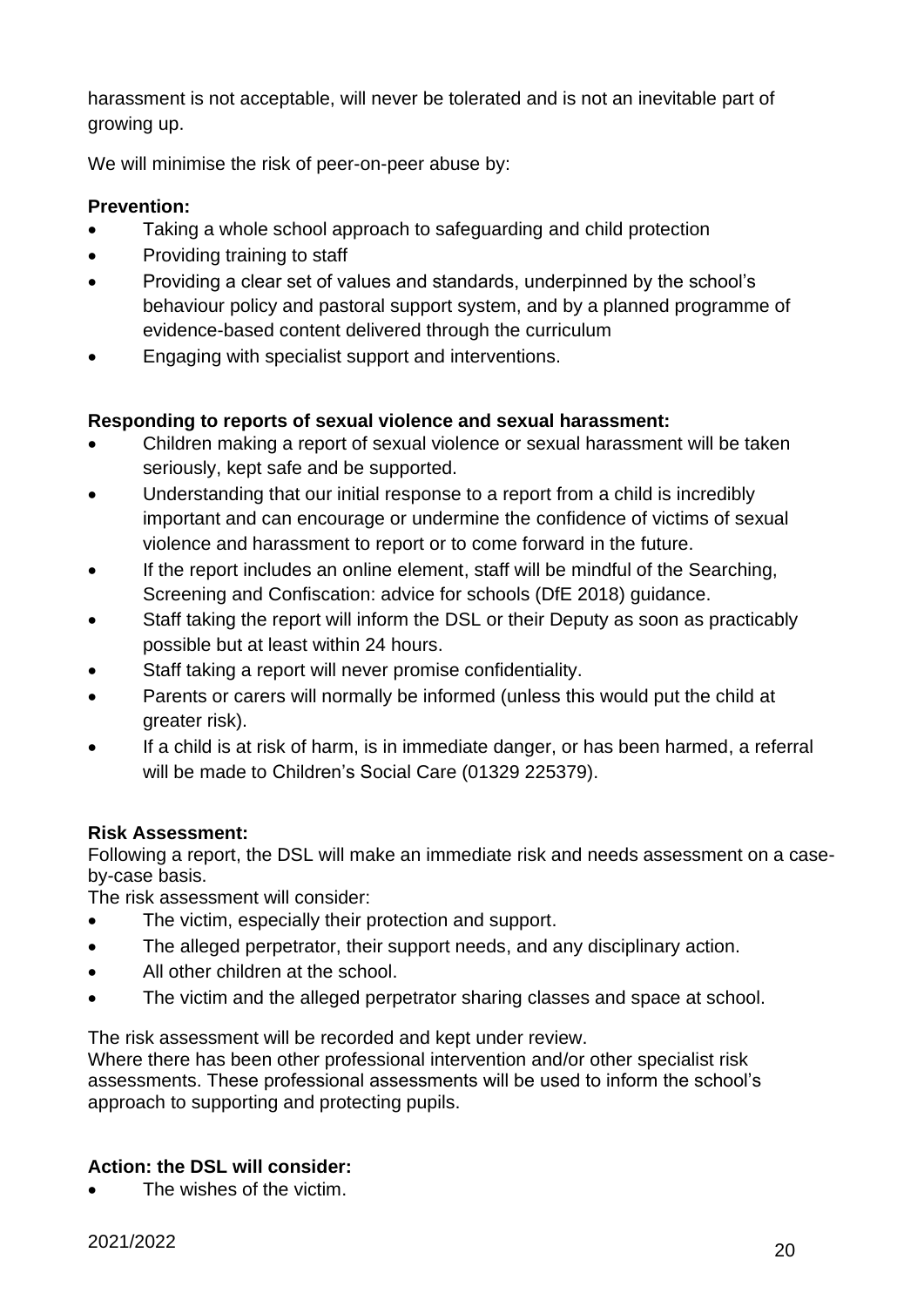- The nature of the incident including whether a crime has been committed and the harm caused.
- Ages of the children/young people involved.
- Developmental stages of the children/young people.
- Any power imbalance between the children/young people.
- Any previous incidents.
- On-going risks.
- Other related issues or wider context.

### **Options: The DSL will manage the report with the following options:**

- Manage internally
- Refer to Early Help
- Refer to Children's Social Care
- Report to the police (generally in parallel with a referral to Social Care)

### **Ongoing Response:**

- All concerns, discussions and decisions made, and the reasons for those decisions, should be recorded in writing. Records should be reviewed so that potential patterns of concerning, problematic or inappropriate behaviour can be identified and addressed.
- The DSL will keep the risk assessment under review.
- The DSL will manage each report on a case-by-case basis and will keep the risk assessment under review.
- Where there is a criminal investigation into a rape, assault by penetration or sexual assault, the alleged perpetrator should be removed from any classes they share with the victim during that investigation.
- The DSL will consider how best to keep the victim and perpetrator apart on school premises and transport where appropriate.
- Where a criminal investigation into a rape or assault by penetration leads to a conviction or caution, the school will take suitable action. In all but the most exceptional of circumstances, the rape or assault is likely to constitute a serious breach of discipline and lead to the view that allowing the perpetrator to remain in the same school or college would seriously harm the education or welfare of the victim (and potentially other pupils and students).
- Where a criminal investigation into sexual assault leads to a conviction or caution, the school or college will, if it has not already, consider any suitable sanctions in light of their behaviour policy, including consideration of permanent exclusion. Where the perpetrator is going to remain at the school or college, the principle of keeping the victim and perpetrator in separate classes where possible would be maintained and continued. Consideration would be given to the most appropriate way to manage potential contact on school and college premises and transport. The nature of the conviction or caution and wishes of the victim will be especially important in determining how to proceed in such cases.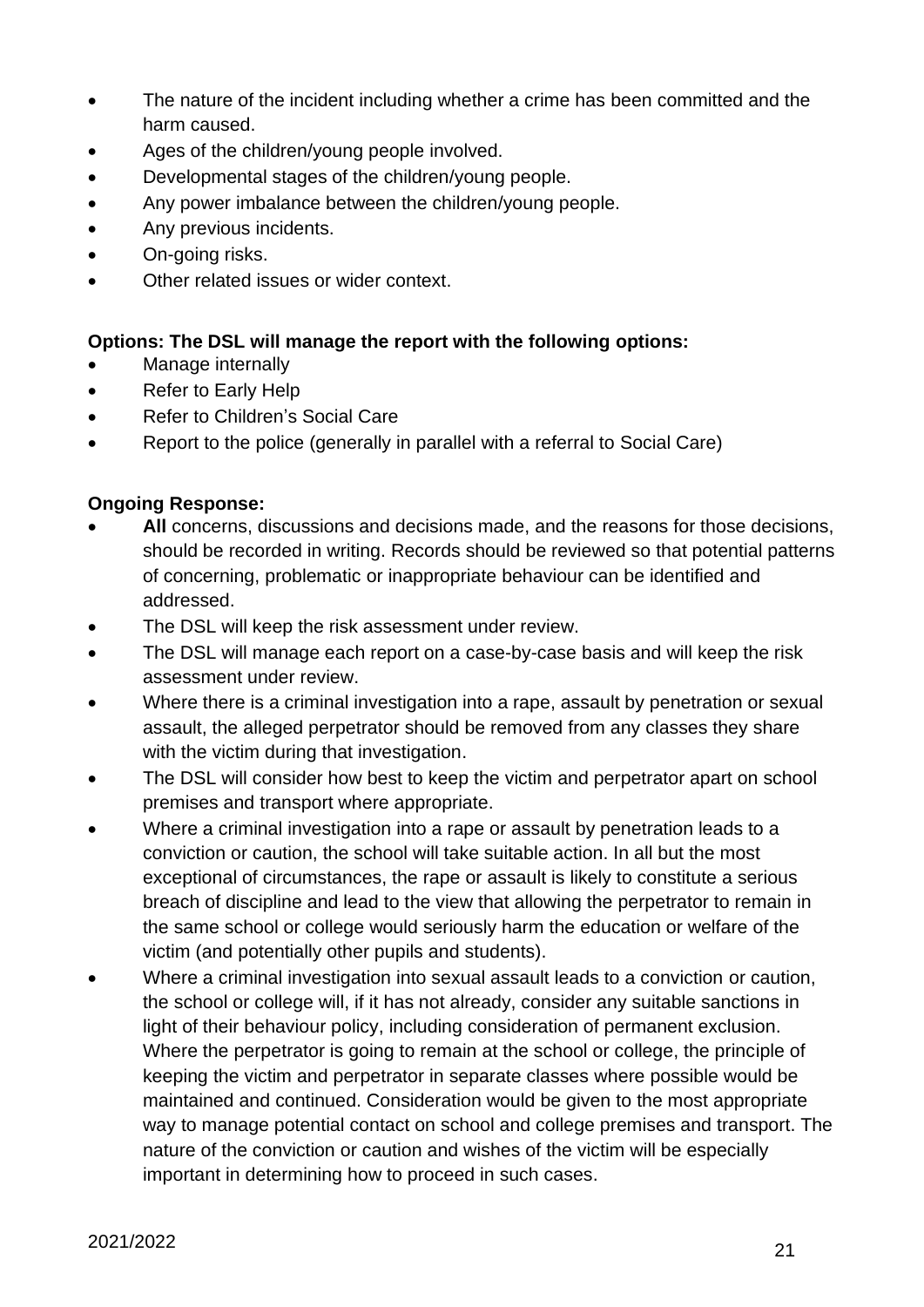- The victim, alleged perpetrator and other witnesses (children and adults) will receive appropriate support and safeguards on a case-by-case basis.
- When ongoing support is required by the victim, the victim should be asked whether they would find it helpful to have a designated trusted adult to talk about their needs. The choice of any such adult should be made by the victims (as far as reasonably possible) and this choice should be supported.
- The school will take any disciplinary action against the alleged perpetrator in line with behaviour and discipline in the school.
- The school recognises that taking disciplinary action and providing appropriate support are not mutually exclusive actions and will occur at the same time if necessary.

### **Unsubstantiated, unfounded, false, or malicious reports**

- If a report is determined to be unsubstantiated, unfounded, false or malicious, the designated safeguarding lead should consider whether the child and/or the person who has made the allegation is in need of help or may have been abused by someone else and whether this is a cry for help. In such circumstances, a referral to children's social care may be appropriate.
- If a report is shown to be deliberately invented or malicious, the school or college, should consider whether any disciplinary action is appropriate against the individual who made it as per their own behaviour policy.

### **Physical Abuse**

While a clear focus of peer-on-peer abuse is linked to sexual abuse and harassment, physical assaults and initiation violence and rituals from pupils to pupils can also be abusive.

These are equally not tolerated and, if it is believed that a crime has been committed, will be reported to the police.

The principles from the anti-bullying policy will be applied in these cases, with recognition that any police investigation will need to take priority.

References: – KCSiE (DfE 2021) Sexual Violence and Sexual Harassment between Children in Schools and Colleges (DfE 2021)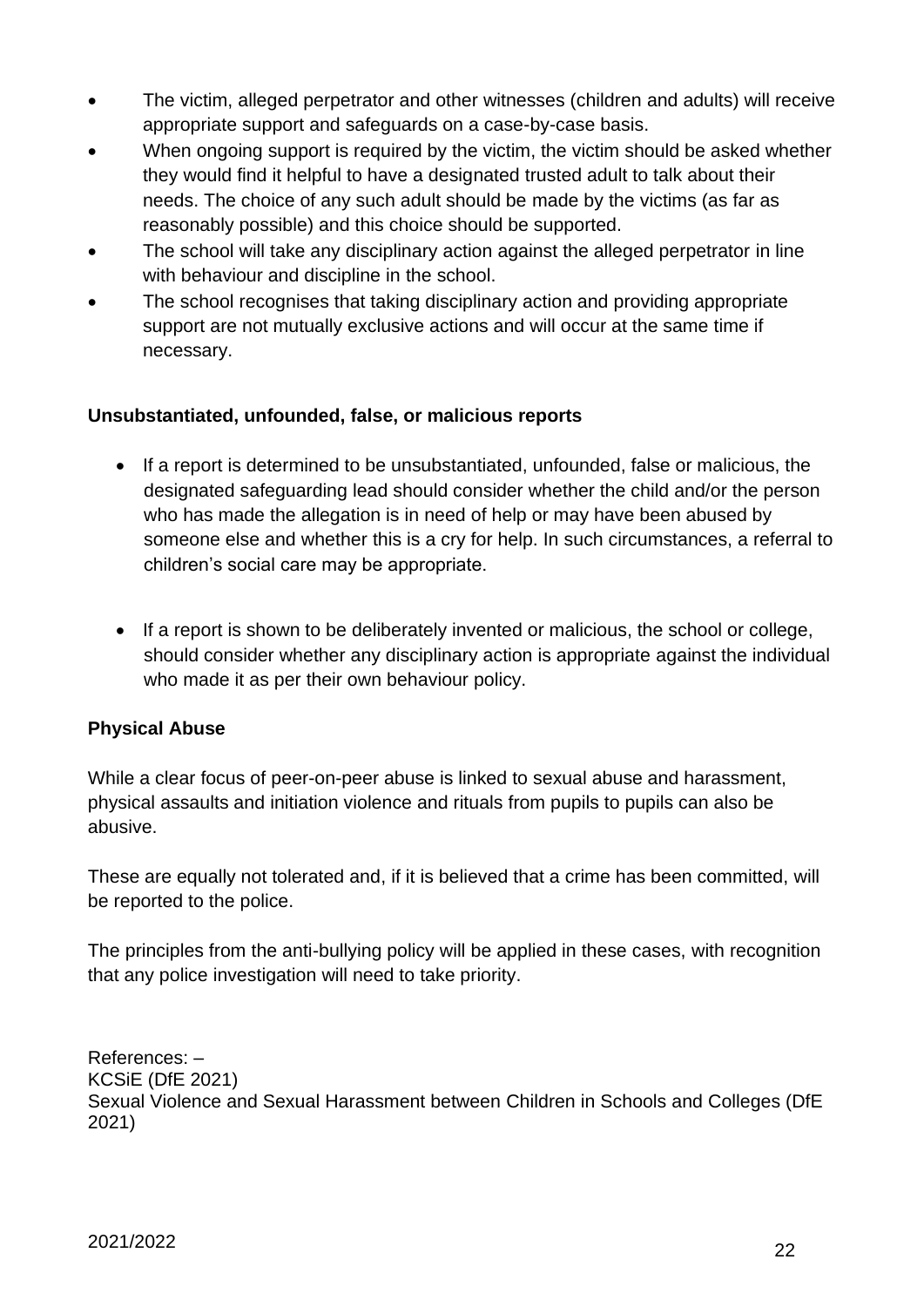# *Annex 6 - Sexual Violence and Sexual Harassment between Children Risk and Needs Assessment Template*

*(This template is offered as a framework and should be seen as a starting point for development to fit your school's individual context. Each reported incident should be managed on a case-by-case basis)* 

## **EXAMPLE assessment**

<span id="page-22-0"></span>

| <b>Presenting behaviours</b>                                                                                                                                                                                                                                                                                                                                                                                                                    | What are the risks?<br>Who might be harmed & how?                                                                                           | <b>Action</b>                                                                                                                                                                                                                                                      | <b>Action by</b><br>Who?                        | <b>Action by</b><br>when?   | <b>Action status or Date</b><br><b>Completed &amp; Outcome</b><br>including further actions                                                                                                 |
|-------------------------------------------------------------------------------------------------------------------------------------------------------------------------------------------------------------------------------------------------------------------------------------------------------------------------------------------------------------------------------------------------------------------------------------------------|---------------------------------------------------------------------------------------------------------------------------------------------|--------------------------------------------------------------------------------------------------------------------------------------------------------------------------------------------------------------------------------------------------------------------|-------------------------------------------------|-----------------------------|---------------------------------------------------------------------------------------------------------------------------------------------------------------------------------------------|
| <b>Behaviour:</b><br>Forcing other children to<br>engage in sexual activity.<br>Subject is a male child. A<br>female child has been taken<br>into the boys' toilets. Subject<br>has exposed himself,<br>grabbed the girl by the wrist<br>and forced her to touch his<br>genitals.<br>Subject is under the age of<br>criminal responsibilty.<br>Subject has no known CP<br>history<br>There have been no previous<br>concerns about the Subject. | All pupils in the class may be forced<br>or coerced into sexual activity.<br>Early indication is that female pupils<br>may be more at risk. | Key members of staff with<br>supervisory responsibility have been<br>briefed by the DSL and will increase<br>monitoring at break times.<br>Subject will be escorted to the toilet.                                                                                 | <b>DSL</b><br>Staff AB,<br>CD&EF<br><b>ELSA</b> | From<br>Immediate<br>effect | $\checkmark$ 01/02/2020. Increased<br>monitoring & toilet supervision in<br>place                                                                                                           |
|                                                                                                                                                                                                                                                                                                                                                                                                                                                 | Other children within the community                                                                                                         | Subject's parents Informed re:<br>Incident & behaviour and the risk<br>plan put in place. Made aware of<br>referral to CSD. Agreement for<br><b>Referral to CAMHS</b><br>$\bullet$<br>Increased monitoring & toilet.<br>supervisor<br>Keep safe work.<br>$\bullet$ | <b>DSL</b>                                      | 01/02/20                    | $\sqrt{01/02/20}$<br>Contract of agreement has been<br>signed by the parents to include<br>increased. monitoring, toilet<br>supervision and keep safe work.                                 |
|                                                                                                                                                                                                                                                                                                                                                                                                                                                 |                                                                                                                                             | Referral to Children's social care                                                                                                                                                                                                                                 | <b>DSL</b>                                      | 01/02/20                    | $\sqrt{01/02/20}$<br><b>Children &amp; Family Assessment</b><br>to be completed by CAST                                                                                                     |
|                                                                                                                                                                                                                                                                                                                                                                                                                                                 |                                                                                                                                             | Victims parents informed, and child's<br>views gained.<br>Child offered keep safe work.                                                                                                                                                                            | <b>DSL</b>                                      | 01/02/20                    | $\checkmark$ Parents are satisfied with the<br>school's actions & safeguarding<br>measures so far. Child & family<br>want child to remain in the same<br>class.<br>Keep safe work accepted. |
|                                                                                                                                                                                                                                                                                                                                                                                                                                                 |                                                                                                                                             | <b>Referral to CAMHS</b>                                                                                                                                                                                                                                           | <b>DSL</b>                                      | 02/02/20                    | Referral made. ACTION - follow<br>up with CAMHS as to the status<br>of referral after 10 working days<br>if not heard before                                                                |
|                                                                                                                                                                                                                                                                                                                                                                                                                                                 |                                                                                                                                             | Safeguarding measures to be<br>reviewed.                                                                                                                                                                                                                           | DSL & Key<br>Staff<br>members                   | 09/02/20                    | No additional concerns raised.<br>ACTION - Review plan again in<br>one weeks time                                                                                                           |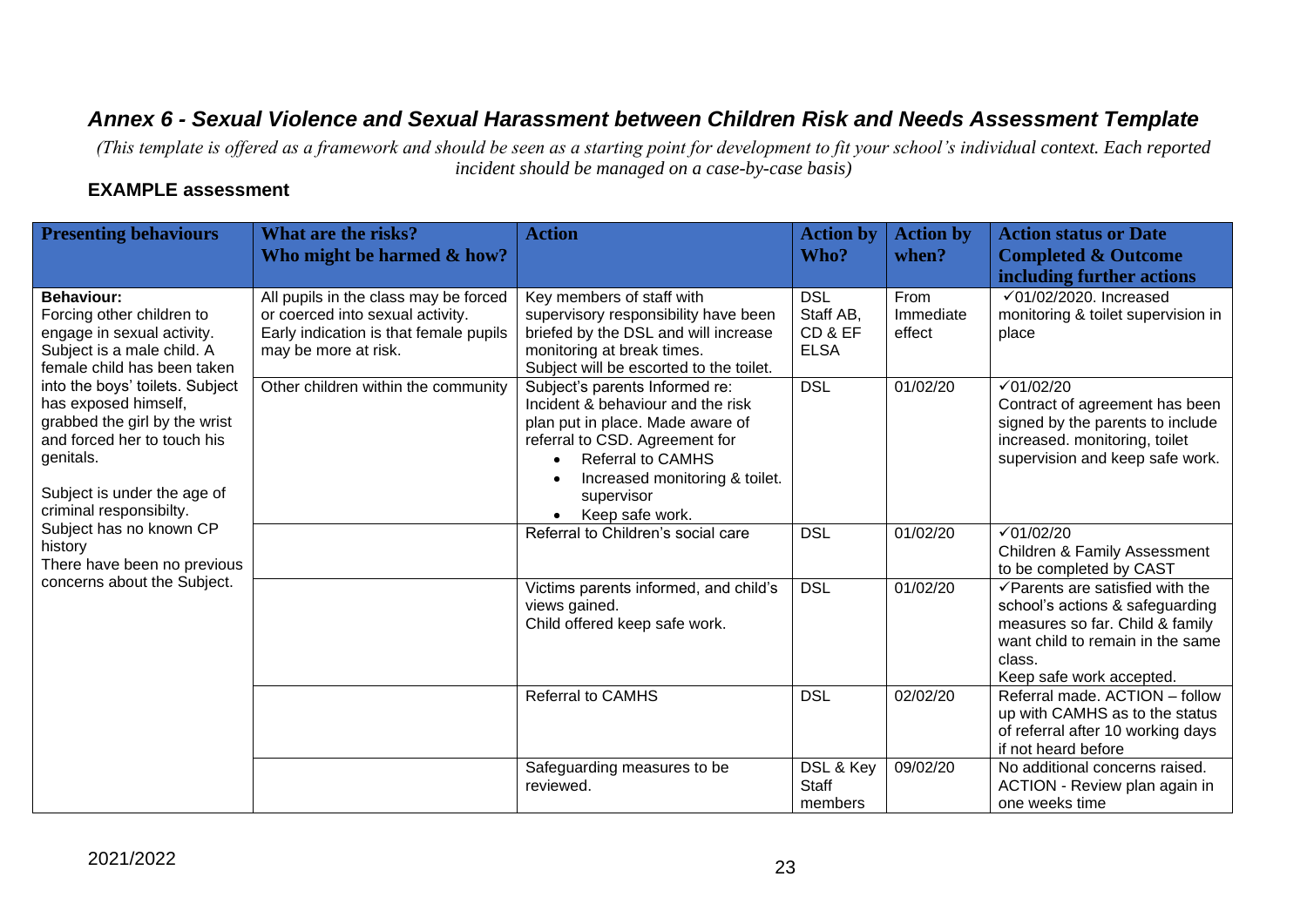|                                                                                                                                                                                                                                                                                                    | Keep safe work to be completed.<br>Combination of whole class and<br>targeted work to be carried out | <b>ELSA</b>           | 23/02/2020 | <b>OUTSTANDING</b><br>Work planned and due to be<br>delivered w/c 16/02 |
|----------------------------------------------------------------------------------------------------------------------------------------------------------------------------------------------------------------------------------------------------------------------------------------------------|------------------------------------------------------------------------------------------------------|-----------------------|------------|-------------------------------------------------------------------------|
| <b>Community Impact Assessment</b><br>LOW The parents of the Subject<br>and the victim are satisfied that the<br>school is taking all necessary<br>safeguarding measures to manage<br>the risk. There are no indications at<br>this stage for community unrest.<br>This will be kept under review. | DSL and SLT to be aware of any<br>community noises about the<br>incidents.                           | DSL and<br><b>SLT</b> | 05/04/2020 |                                                                         |
| Media<br>Media and communication team to<br>be informed if community impact<br>assessment risk increases                                                                                                                                                                                           | SLT to contact HCC communication<br>team if required. Monitor during term                            | <b>SLT</b>            | 05/04/2020 |                                                                         |
| Information Sharing.<br>All information sharing has been<br>completed in line with the school's<br>CP and GDPR policies.                                                                                                                                                                           | Relevant information to be recorded<br>on each child's CP file as required.                          |                       |            |                                                                         |
| Social Media<br>There are no currents risks from<br>community use of social media.<br>This will be kept under review.                                                                                                                                                                              | Monitoring of social media during the<br>term                                                        | Key staff             | 05/04/2020 |                                                                         |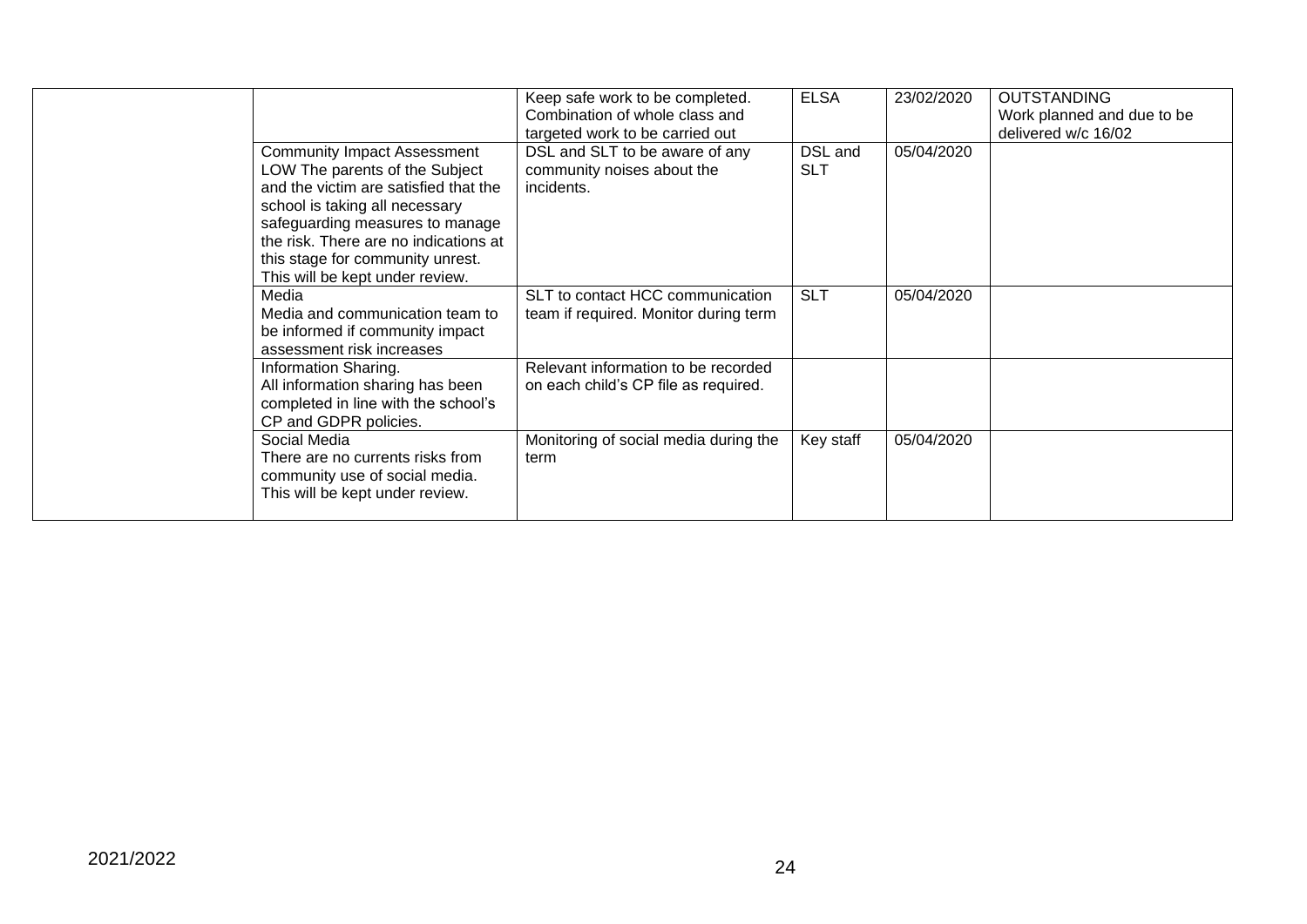| <b>Presenting Behaviour</b> | What are the risks?<br>Who might be harmed & how? | <b>Action</b> | <b>Action by</b><br>Who? | <b>Action</b><br>by when? $\vert$ | <b>Action status or Date</b><br><b>Completed &amp; Outcome</b><br>including further actions |
|-----------------------------|---------------------------------------------------|---------------|--------------------------|-----------------------------------|---------------------------------------------------------------------------------------------|
|                             |                                                   |               |                          |                                   |                                                                                             |
|                             |                                                   |               |                          |                                   |                                                                                             |
|                             |                                                   |               |                          |                                   |                                                                                             |
|                             |                                                   |               |                          |                                   |                                                                                             |
|                             |                                                   |               |                          |                                   |                                                                                             |
|                             |                                                   |               |                          |                                   |                                                                                             |
|                             |                                                   |               |                          |                                   |                                                                                             |
|                             |                                                   |               |                          |                                   |                                                                                             |
|                             |                                                   |               |                          |                                   |                                                                                             |
|                             |                                                   |               |                          |                                   |                                                                                             |
|                             |                                                   |               |                          |                                   |                                                                                             |
|                             |                                                   |               |                          |                                   |                                                                                             |
|                             |                                                   |               |                          |                                   |                                                                                             |
|                             |                                                   |               |                          |                                   |                                                                                             |
|                             |                                                   |               |                          |                                   |                                                                                             |
|                             |                                                   |               |                          |                                   |                                                                                             |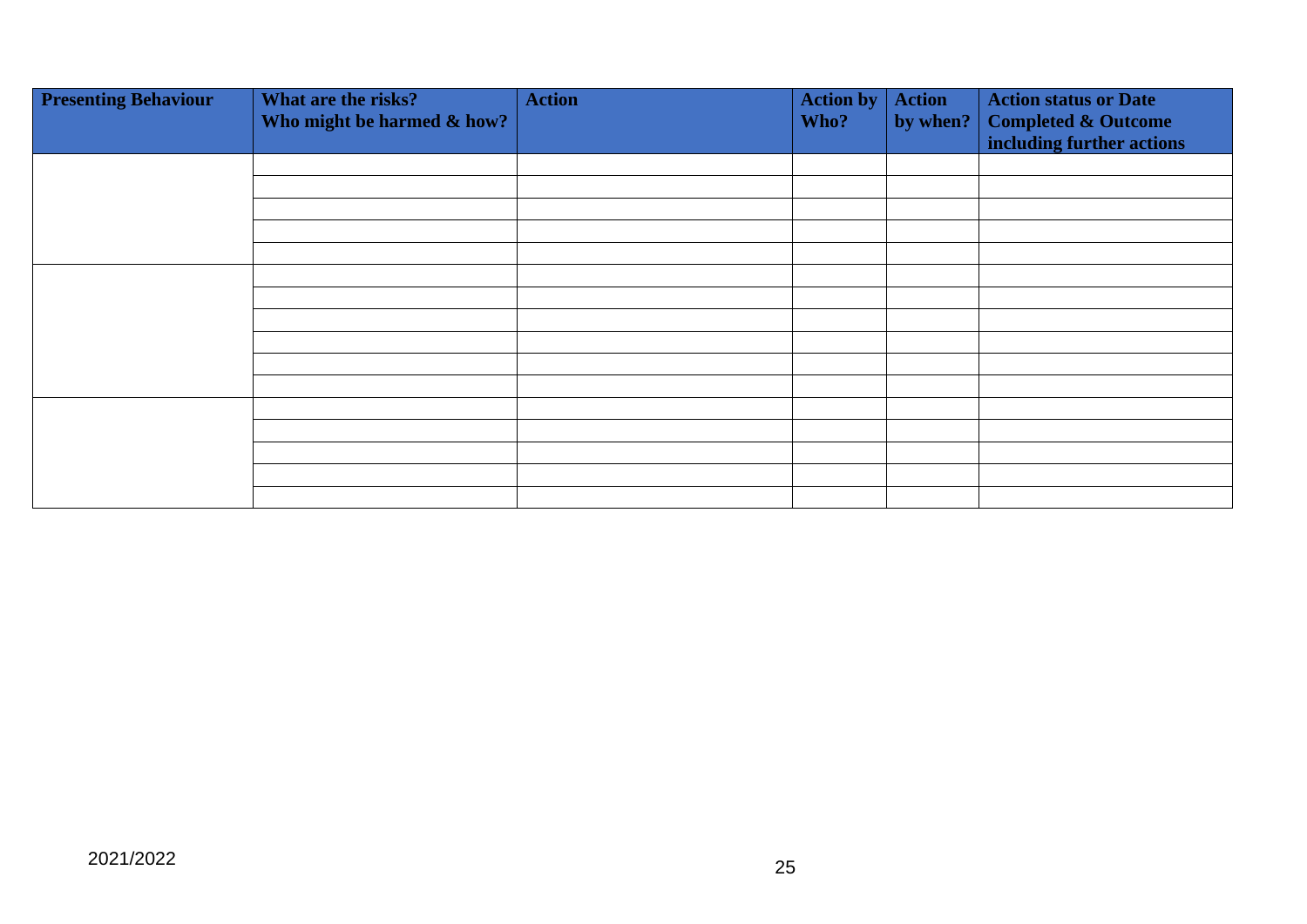# <span id="page-25-0"></span>*Annex 7 - Online Safety*

As a school it is essential that we safeguard children from potentially harmful and inappropriate online material.

A comprehensive approach to online safety empowers staff to protect and educate pupils, students, and colleagues in their use of technology and establishes the following mechanisms to identify, intervene in, and escalate any concerns where appropriate:

Provide information and awareness to both pupils and their parents through:

- Acceptable use agreements for children, teachers, parents/carers and governors
- Curriculum activities involving raising awareness around staying safe online
- Information included in letters, newsletters, web site
- Parent consultations
- High profile events
- Social media policy (forthcoming)

Cyberbullying: we will consider each case individually as to any criminal act that may have been committed. The school will pass on information to the police if it feels that it is appropriate or is required to do so.

Online sexual abuse: as a school we will report to the police, CEOP or any other relevant body any on-line sexual abuse or harmful content we are made aware of. This could include sending abusive, harassing and misogynistic messages; sharing nude and seminude images and videos; and coercing others to make and share sexual imagery. We will seek guidance from the NPCC ['when to call the police'](https://www.npcc.police.uk/documents/Children%20and%20Young%20people/When%20to%20call%20the%20police%20guidance%20for%20schools%20and%20colleges.pdf) document and the internet watch foundations ['report harmful content'](https://reportharmfulcontent.com/?lang=en) website.

Online grooming: the school will build awareness amongst children and parents about ensuring that the child:

- only has friends on-line that they know in real life
- Is aware that if they communicate with somebody that they have met on-line, that relationship should stay on-line.

The school will support parents to:

- recognise the signs of grooming
- have regular conversations with their children about on-line activity and how to stay safe on-line

See further information in Online Safety and Social Media section of Wolverdene Safeguarding Policy 2021.

The breadth of issues classified within online safety is considerable, but can be categorised into four areas of risk:

• **content**: being exposed to illegal, inappropriate or harmful content, for example: pornography, fake news, racism, misogyny, self-harm, suicide, anti-Semitism, radicalisation and extremism.

• **contact**: being subjected to harmful online interaction with other users; for example: peer to peer pressure, commercial advertising and adults posing as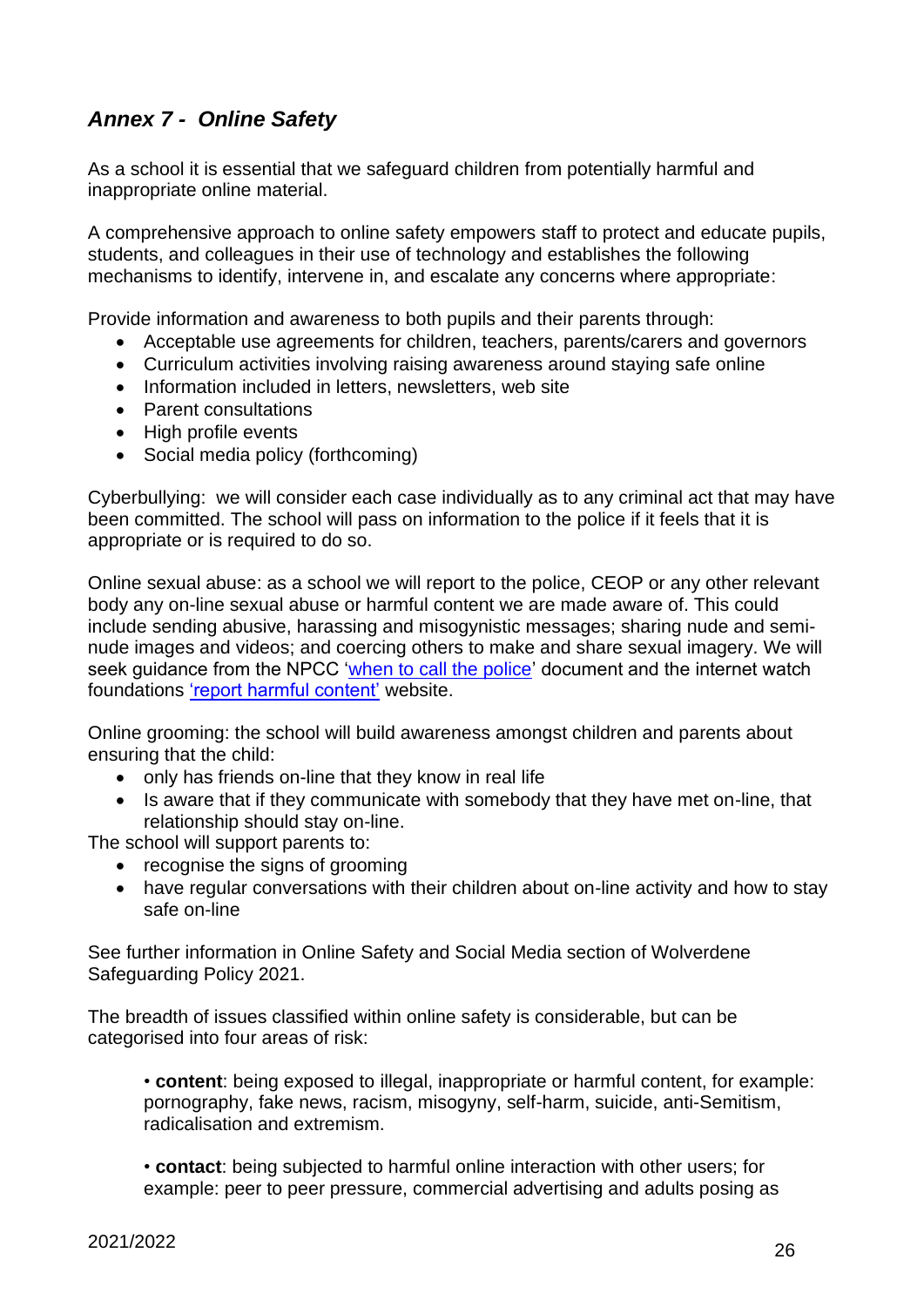children or young adults with the intention to groom or exploit them for sexual, criminal, financial or other purposes'.

• **conduct**: personal online behaviour that increases the likelihood of, or causes, harm; for example, making, sending and receiving explicit images (e.g consensual and non-consensual sharing of nudes and semi-nudes and/or pornography, sharing other explicit images and online bullying; and

• **commerce** - risks such as online gambling, inappropriate advertising, phishing and or financial scams. If we feel pupils, students or staff are at risk, we will report it to the Anti-Phishing Working Group [\(https://apwg.org/\)](https://apwg.org/).

We ensure that online safety is a running and interrelated theme when devising and implementing policies and procedures.

We will consider how online safety is reflected as required in all relevant policies and embedded across all areas of the curriculum, included in teacher training and within the role and responsibilities of the designated safeguarding lead as well as discussions with parents.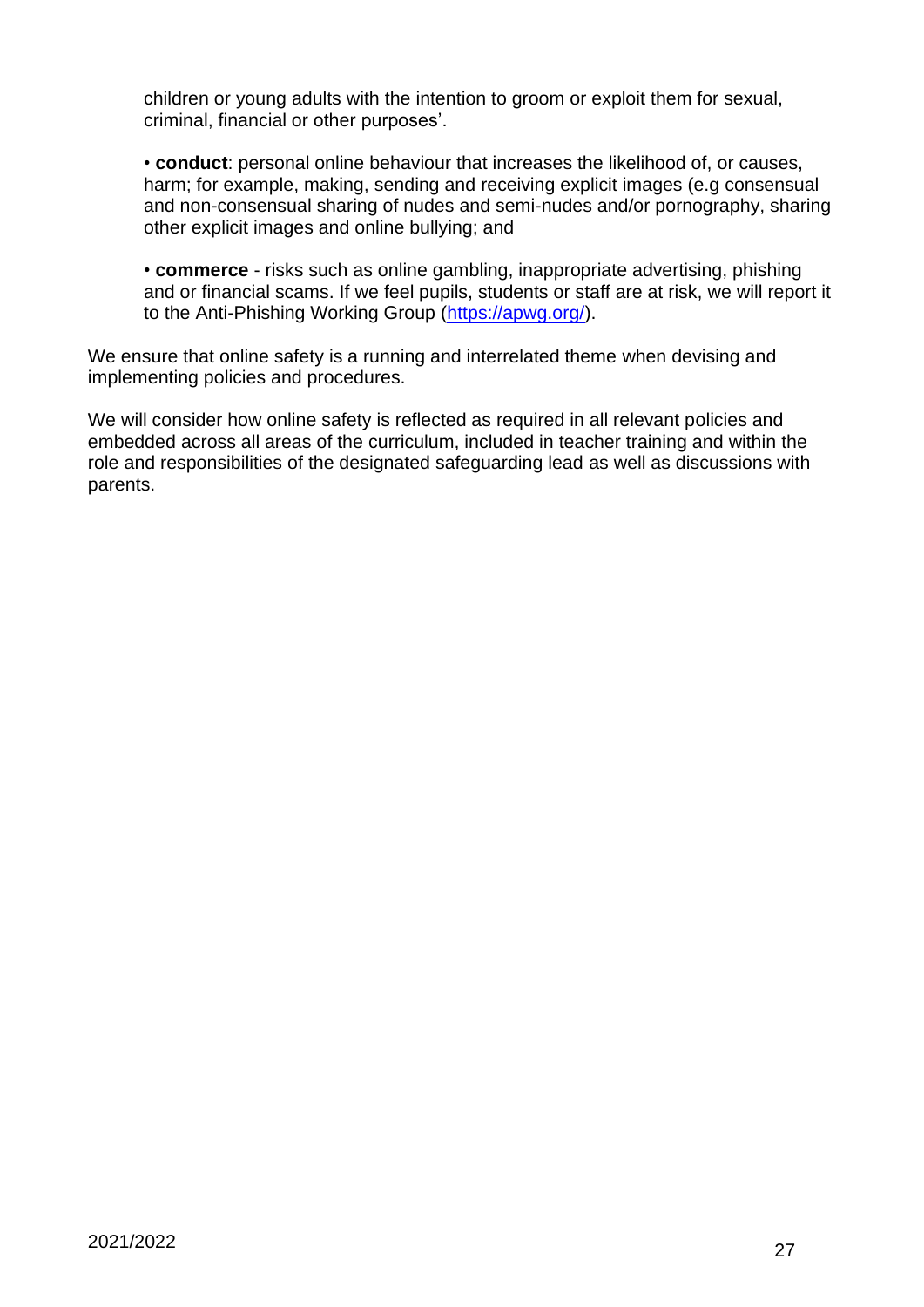## <span id="page-27-0"></span>*Annex 8 - Whistleblowing*

### **Whistleblowing in a safeguarding context**

While the school has a separate whistleblowing policy, this is a summary sheet that outlines the process when there is a concern that safeguarding issues have not been reported or followed correctly.

This does not replace the whistleblowing policy and should be read in conjunction with the school policy.

**Whistleblowing** is a term that is used when staff want to report a concern within their organisation that involves their manager or a person senior to them in the organisation which may prevent them from following the normal reporting systems.

There are a limited number of areas that can be called Whistleblowing, and the policy protects staff from being punished for raising concerns.

Within Wolverdene Special school, the headteacher Nathalie Akhmatova is the senior manager and responsible for all staff. If you are concerned that any member of staff within the school is not following safeguarding processes or behaving in a way that is placing children at risk, you should in the first place make the headteacher aware.

If your concern is about the headteacher, you should raise this with the Laura Bell, Chair of Governors by emailing Laura at: [mail@lauradouglas.com.](mailto:mail@lauradouglas.com)

If you would prefer to raise your concerns outside the school environment you are able to contact the NSPCC whistleblowing line on 0800 028 0285 or email [help@nspcc.org.uk](mailto:help@nspcc.org.uk) for national organisations or make contact with Hampshire County Council.

If you believe that a member of the school staff is harming a child (an allegation) and this has been reported to the headteacher and no action has been taken, or the member of staff you have concerns about is the headteacher, then you are able to contact the Local Authority Designated Officers (LADOs) on 01962 876364 or [child.protection@hants.gov.uk](mailto:child.protection@hants.gov.uk)

If you believe that a child is being abused by individuals outside the school, you should make a referral to Children's Social Care by calling 0300 555 1384 (office hours) or 0300 555 1373 (outside of office hours)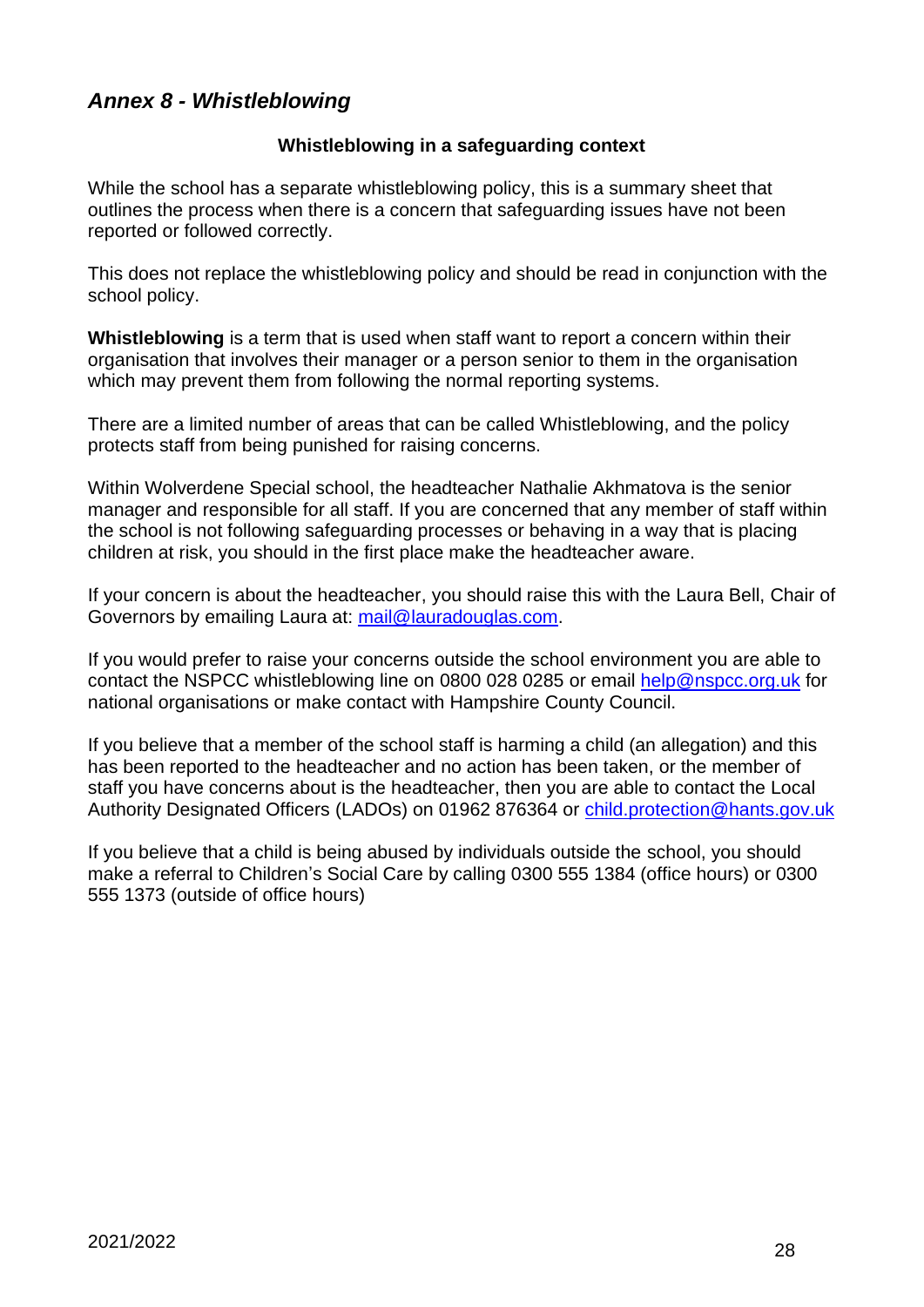# <span id="page-28-0"></span>*Annex 9 - Briefing sheet for temporary and supply staff* **For supply staff and those on short contracts in Wolverdene Special school**

While working in Wolverdene Special school, you have a duty of care towards the children and young people here. This means that at all times you should act in a way that is consistent with their safety and welfare. In addition, if at any time you have a concern about a child or young person, particularly if you think they may be at risk of abuse or neglect, it is your responsibility to share that concern with the school designated safeguarding lead (DSL), who is Nathalie Akhmatova and can be found in the headteacher's office or contacted via the main school office or by email: [n.akhmatova@wolverdene.hants.sch.uk](mailto:n.akhmatova@wolverdene.hants.sch.uk)

This is not an exhaustive list but you may have become concerned as a result of:

- Observing a physical injury, which you think may have been non-accidental.
- Observing something in the appearance of a child or young person which suggests they are not being sufficiently well cared for.
- Observing child behaviour that leads you to be concerned about a child or young person.
- A child or young person telling you that they have been subjected to some form of abuse
- Observing adult behaviour that leads you to be concerned about their suitability to work with children or young people.

In any of the circumstances listed here, you must write down what you saw or heard, date and sign your account, and give it to the DSL as soon as possible and no longer than 24 hours later. This may be the beginning of a legal process – it is important to understand that legal action against a perpetrator can be seriously damaged by any suggestion that the child has been led in any way.

If a child talks to you about abuse, you should follow these guidelines:

- Rather than directly questioning the child, just listen and be supportive
- Never stop a child who is freely recalling significant events, but don't push the child to tell you more than they wish.
- Make it clear that you may need to pass on information to staff in other agencies who may be able to help – do not promise confidentiality. You are obliged to share any information relating to abuse or neglect.
- Write an account of the conversation immediately, as close to verbatim as possible. Put the date and timings on it, and mention anyone else who was present. Then sign it and give your record to the DSL who should follow due process, including contacting Children's Social Care if appropriate.

The school has a policy on safeguarding children and young people which you can find, together with the local procedures to be followed by all staff, on the [school website.](https://www.wolverdene.hants.sch.uk/information/policies/)

If your concern involves the DSL or a member of the senior staff, contact the LADO on 01962 847364 or the NPSCC whistleblowing line on 0800 028 0285

## **Remember, if you have a concern, report it.**

# 2021/2022 <sup>29</sup>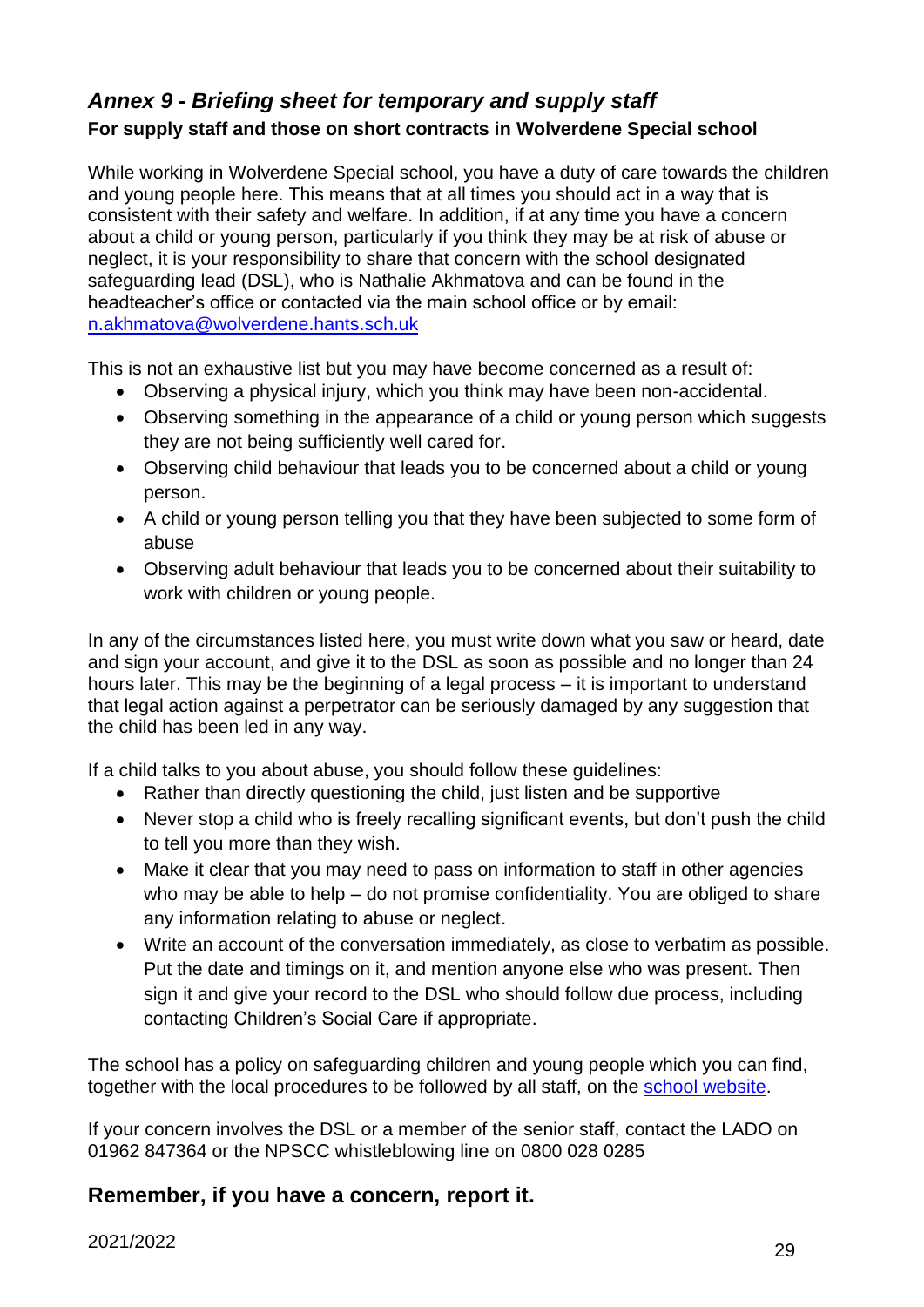# <span id="page-29-0"></span>*Annex 10 - What is child abuse?*

The following definitions are taken from W*orking Together to Safeguard Children* HM Government (2018). In addition to these definitions, it should be understood that children can also be abused by being sexually exploited, through honour-based violence, forced marriage or female genital mutilation. To support the local context, all staff have access to the Hampshire Safeguarding Children Partnership (HSCP) threshold chart.

### **What is abuse and neglect?**

Abuse and neglect are forms of maltreatment of a child. Somebody may abuse or neglect a child by inflicting harm, or by failing to act to prevent harm. Children may be abused in a family or in an institutional or community setting, by those known to them or, more rarely, by a stranger. They may be abused by an adult or adults, or another child or children.

### **Physical abuse**

Physical abuse may involve hitting, shaking, throwing, poisoning, burning or scalding, drowning, suffocating, or otherwise causing physical harm to a child. Physical harm may also be caused when a parent or carer fabricates the symptoms of, or deliberately induces, illness in a child.

#### **Emotional abuse**

The persistent emotional maltreatment of a child such as to cause severe and persistent adverse effects on the child's emotional development. It may involve conveying to a child that they are worthless or unloved, inadequate, or valued only insofar as they meet the needs of another person. It may include not giving the child opportunities to express their views, deliberately silencing them or 'making fun' of what they say or how they communicate. It may feature age or developmentally inappropriate expectations being imposed on children. These may include interactions that are beyond a child's developmental capability, as well as overprotection and limitation of exploration and learning, or preventing the child participating in normal social interaction. It may involve seeing or hearing the ill-treatment of another. It may involve serious bullying (including cyber bullying), causing children frequently to feel frightened or in danger, or the exploitation or corruption of children. Some level of emotional abuse is involved in all types of maltreatment of a child, although it may occur alone.

### **Sexual abuse**

Involves forcing or enticing a child or young person to take part in sexual activities, not necessarily involving a high level of violence, whether or not the child is aware of what is happening. The activities may involve physical contact, including assault by penetration (for example, rape or oral sex) or non-penetrative acts such as masturbation, kissing, rubbing and touching outside of clothing. They may also include non-contact activities, such as involving children in looking at, or in the production of, sexual images, watching sexual activities, encouraging children to behave in sexually inappropriate ways, or grooming a child in preparation for abuse (including via the internet). Sexual abuse is not solely perpetrated by adult males. Women can also commit acts of sexual abuse, as can other children.

### **Neglect**

Neglect is the persistent failure to meet a child's basic physical and/or psychological needs, likely to result in the serious impairment of the child's health or development.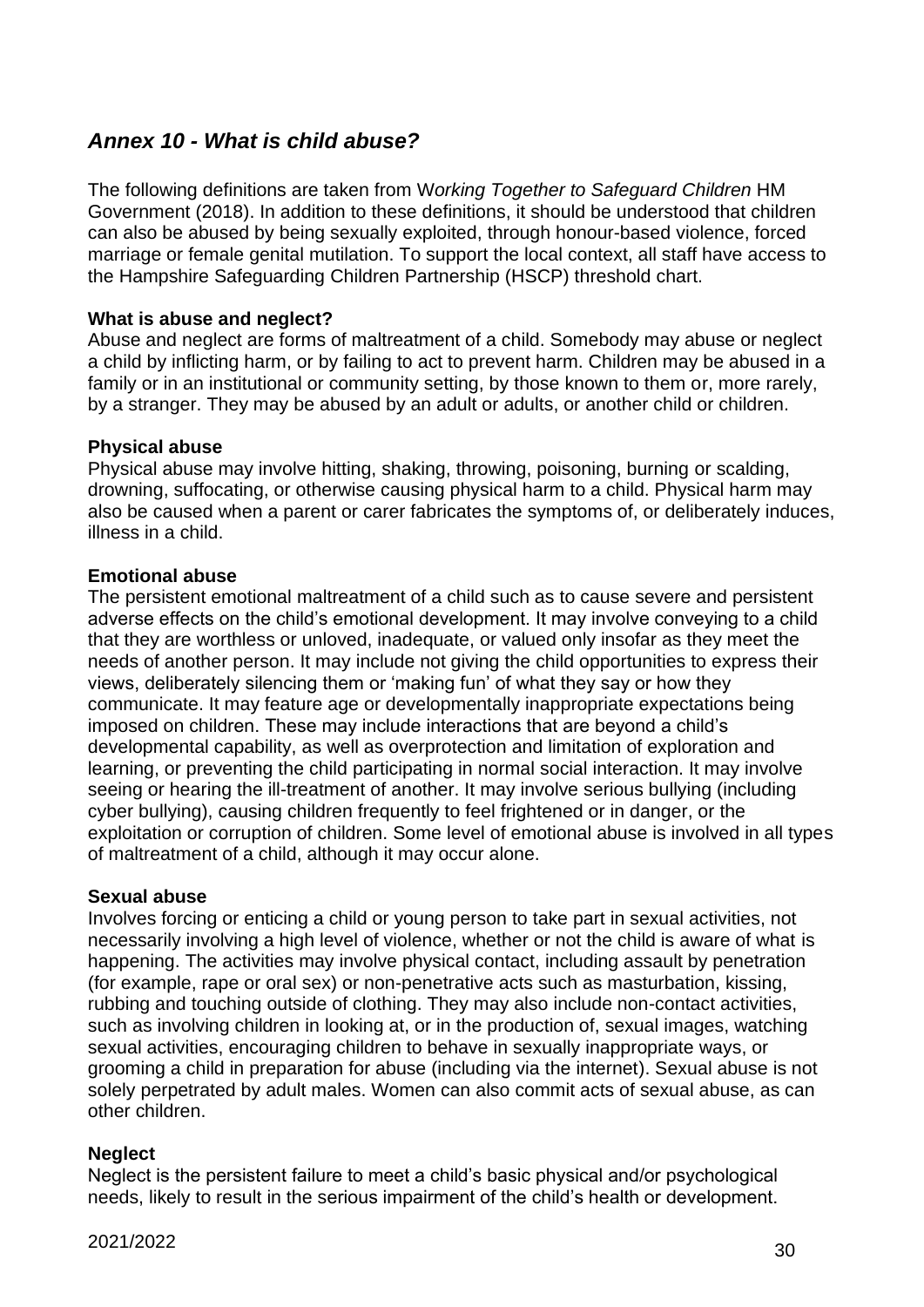Neglect may occur during pregnancy as a result of maternal substance abuse. Once a child is born, neglect may involve a parent or carer failing to:

- provide adequate food, clothing and shelter (including exclusion from home or abandonment)
- protect a child from physical and emotional harm or danger
- ensure adequate supervision (including the use of inadequate caregivers)
- ensure access to appropriate medical care or treatment.

Neglect may also include neglect of, or unresponsiveness to, a child's basic emotional needs.

The HSCP neglect strategy is used to provide a more detailed summary of neglect and the local thresholds for referrals.

## **Indicators of abuse**

### **Neglect**

### **The nature of neglect**

Neglect is a lack of parental care but poverty and lack of information or adequate services can be contributory factors.

Far more children are registered to the category of neglect on child protection plans than to the other categories. As with abuse, the number of children experiencing neglect is likely to be much higher than the numbers on the plans.

### **Neglect can include parents or carers failing to:**

- provide adequate food, clothing and shelter
- protect a child from physical and emotional harm or danger
- ensure adequate supervision or stimulation
- ensure access to appropriate medical care or treatment.

### **NSPCC research has highlighted the following examples of the neglect of children under 12:**

- frequently going hungry
- frequently having to go to school in dirty clothes
- regularly having to look after themselves because of parents being away or having problems such as drug or alcohol misuse
- being abandoned or deserted
- living at home in dangerous physical conditions
- not being taken to the doctor when ill
- not receiving dental care.

Neglect is a difficult form of abuse to recognise and is often seen as less serious than other categories. It is, however, very damaging: children who are neglected often develop more slowly than others and may find it hard to make friends and fit in with their peer group.

Neglect is often noticed at a stage when it does not pose a risk to the child. The duty to safeguard and promote the welfare of children (*What to do if You're Worried a Child is Being Abused* DfE 2015) would suggest that an appropriate intervention or conversation at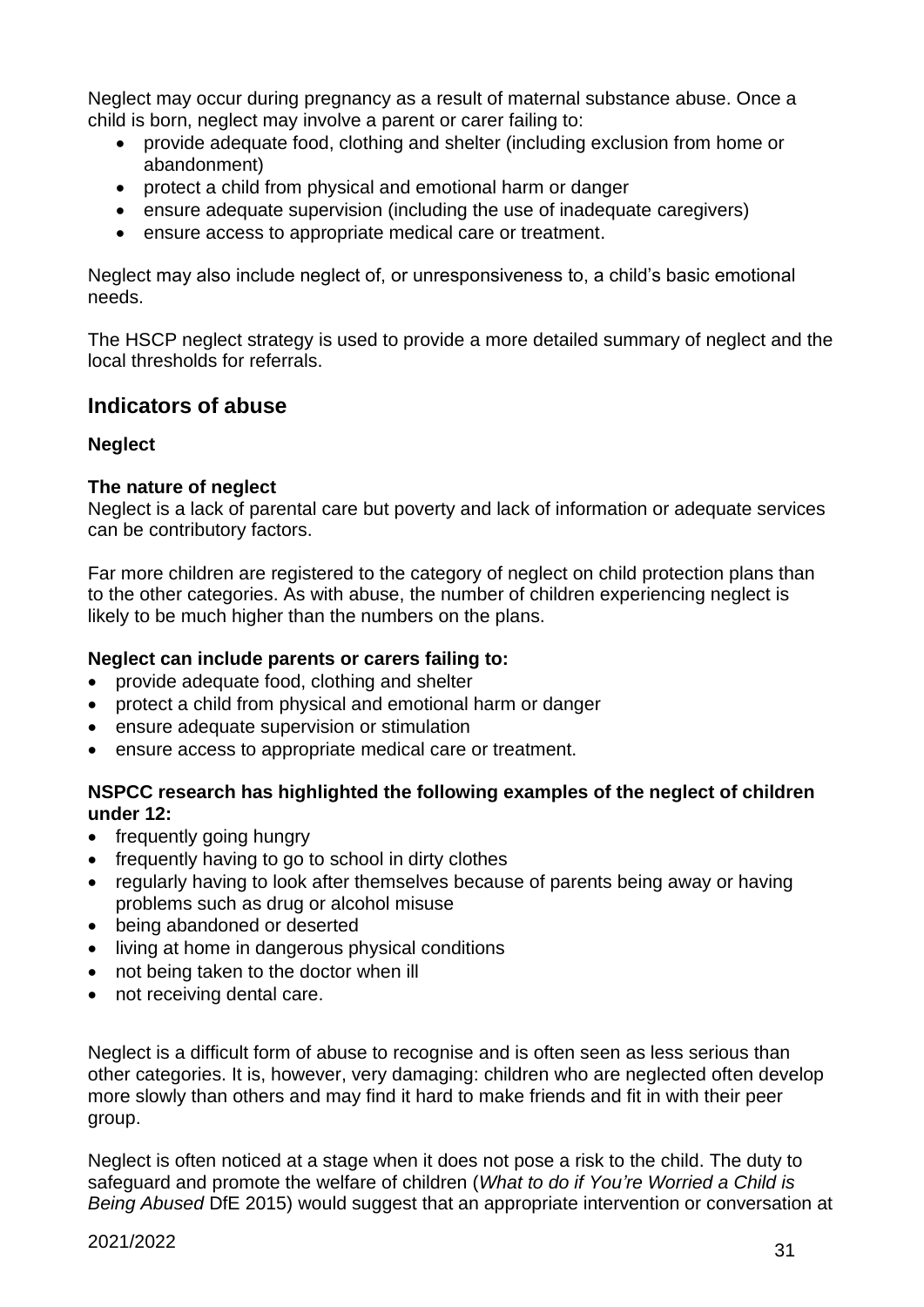this early stage can address the issue and prevent a child continuing to suffer until it reaches a point when they are at risk of harm or in significant need.

Neglect is often linked to other forms of abuse, so any concerns school staff have should at least be discussed with the DSL.

### **Indicators of neglect**

The following is a summary of some of the indicators that may suggest a child is being abused or is at risk of harm. It is important to recognise that indicators alone cannot confirm whether a child is being abused. Each child should be seen in the context of their family and wider community and a proper assessment carried out by appropriate persons. What is important to keep in mind is that if you feel unsure or concerned, do something about it. Don't keep it to yourself. The HSCP neglect toolkit provides a more detailed list of indicators of neglect and is available to all staff.

### **Physical indicators of neglect**

- Constant hunger and stealing food
- Poor personal hygiene unkempt, dirty or smelly
- Underweight
- Dress unsuitable for weather
- Poor state of clothing
- Illness or injury untreated

### **Behavioural indicators of neglect**

- Constant tiredness
- Frequent absence from school or lateness
- Missing medical appointments
- Isolated among peers
- Frequently unsupervised
- Stealing or scavenging, especially food
- Destructive tendencies

### **Emotional abuse**

### **The nature of emotional abuse**

Most harm is produced in *low warmth, high criticism* homes, not from single incidents.

- Emotional abuse is difficult to define, identify/recognise and/or prove.
- Emotional abuse is chronic and cumulative and has a long-term impact.
- All kinds of abuse and neglect have emotional effects although emotional abuse can occur by itself.
- Children can be harmed by witnessing someone harming another person as in domestic violence.

It is sometimes possible to spot emotionally abusive behavior from parents and carers to their children, by the way that the adults are speaking to, or behaving towards children. An appropriate challenge or intervention could affect positive change and prevent more intensive work being carried out later on.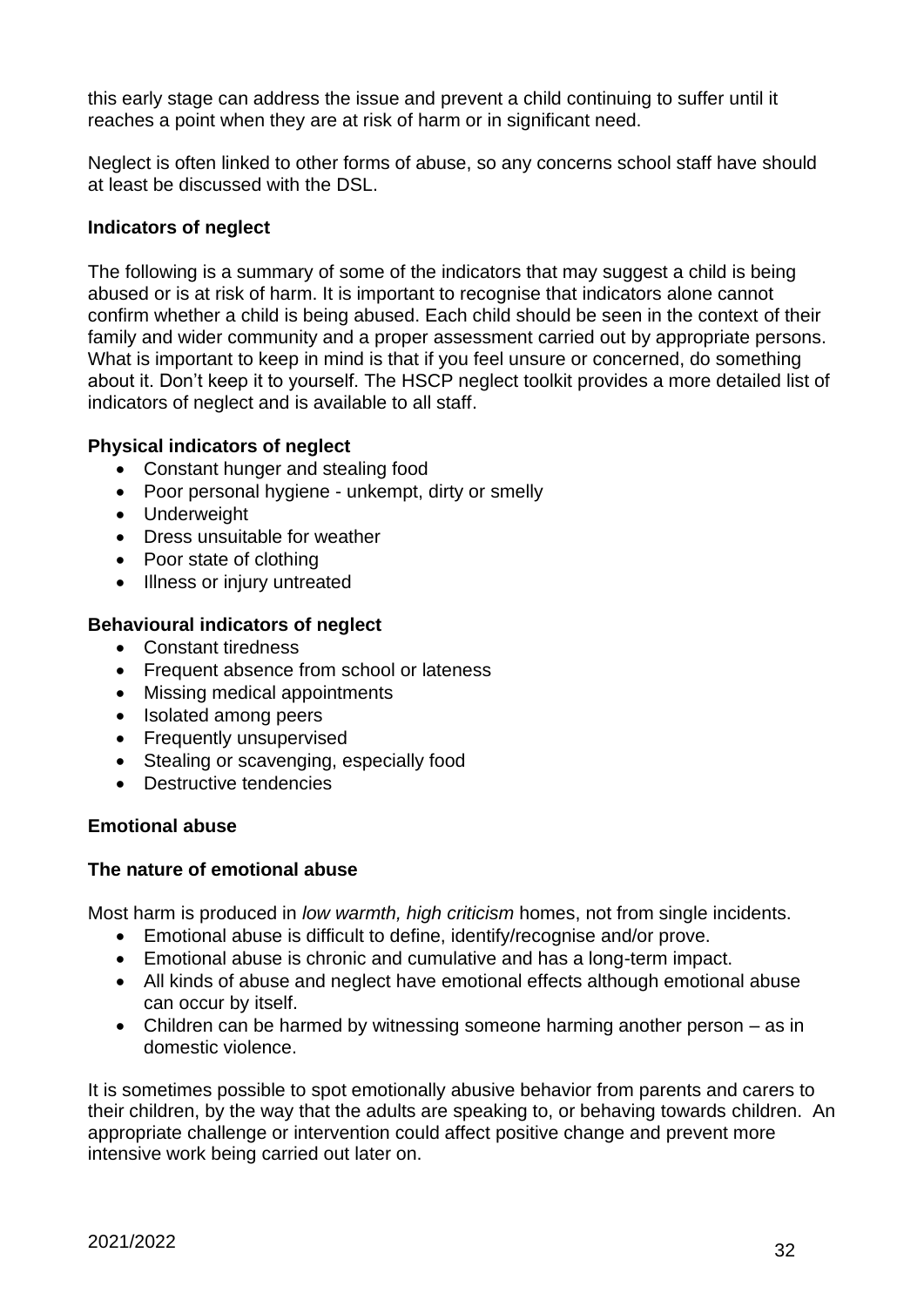### **Indicators of emotional abuse**

#### **Developmental issues**

- Delays in physical, mental and emotional development
- Poor school performance
- Speech disorders, particularly sudden disorders or changes.

#### **Behaviour**

- Acceptance of punishment which appears excessive
- Over-reaction to mistakes
- Continual self-deprecation (I'm stupid, ugly, worthless etc)
- Neurotic behaviour (such as rocking, hair-twisting, thumb-sucking)
- Self-mutilation
- Suicide attempts
- Drug/solvent abuse
- Running away
- Compulsive stealing, scavenging
- Acting out
- Poor trust in significant adults
- Regressive behaviour  $-$  e.g., wetting
- Eating disorders
- Destructive tendencies
- Neurotic behaviour
- Arriving early at school, leaving late

#### **Social issues**

- Withdrawal from physical contact
- Withdrawal from social interaction
- Over-compliant behaviour
- Insecure, clinging behaviour
- Poor social relationships

#### **Emotional responses**

- Extreme fear of new situations
- Inappropriate emotional responses to painful situations ("I deserve this")
- Fear of parents being contacted
- Self-disgust
- Low self-esteem
- Unusually fearful with adults
- Lack of concentration, restlessness, aimlessness
- Extremes of passivity or aggression

#### **Physical abuse**

#### **The nature of physical abuse**

Most children collect cuts and bruises quite routinely as part of the rough and tumble of daily life. Clearly, it is not necessary to be concerned about most of these minor injuries. However, accidental injuries normally occur on the *bony prominences* – e.g., shins.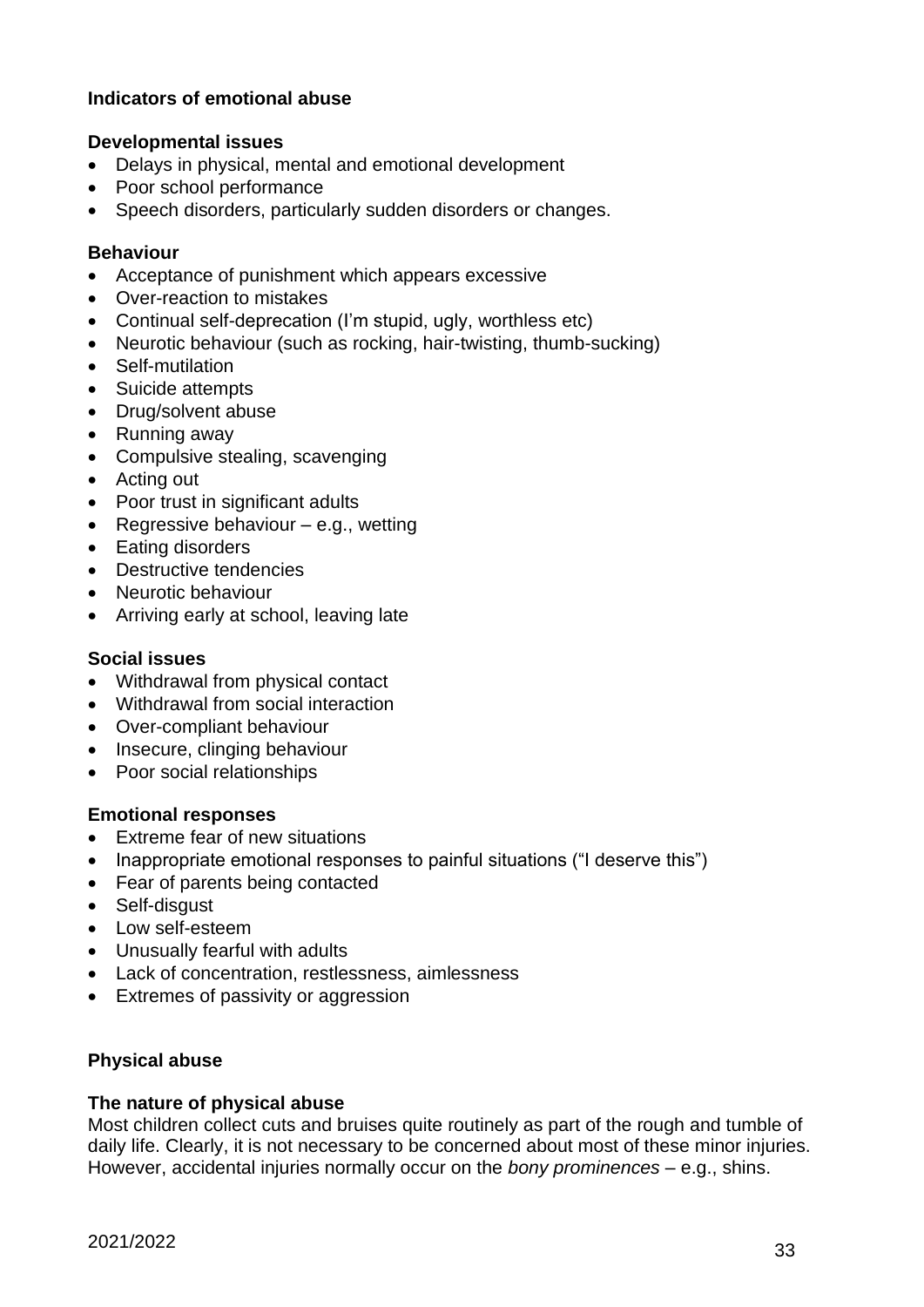Injuries on the *soft* areas of the body are more likely to be inflicted intentionally and should therefore make us more alert to other concerning factors that may be present.

A body map (annex 2*)* can assist in the clear recording and reporting of physical abuse. The body map should only be used to record observed injuries and no child should be asked to remove clothing by a member of staff of the school.

### **Indicators of physical abuse / factors that should increase concern**

- Multiple bruising or bruises and scratches (especially on the head and face)
- Clusters of bruises e.g., fingertip bruising (caused by being grasped)
- Bruises around the neck and behind the ears the most common abusive injuries are to the head
- Bruises on the back, chest, buttocks, or on the inside of the thighs
- Marks indicating injury by an instrument e.g., linear bruising (stick), parallel bruising (belt), marks of a buckle
- Bite marks
- Deliberate burning may also be indicated by the pattern of an instrument or object e.g., electric fire, cooker, cigarette
- Scalds with upward splash marks or *tide marks*
- Untreated injuries
- Recurrent injuries or burns
- Bald patches.

### **In the social context of the school, it is normal to ask about a noticeable injury. The response to such an enquiry is generally light-hearted and detailed. So, most of all, concern should be increased when:**

- the explanation given does not match the injury
- the explanation uses words or phrases that do not match the vocabulary of the child (adult words)
- no explanation is forthcoming
- the child (or the parent/carer) is secretive or evasive
- the injury is accompanied by allegations of abuse or assault

### **You should be concerned if the child or young person:**

- is reluctant to have parents/carers contacted
- runs away or shows fear of going home
- is aggressive towards themselves or others
- flinches when approached or touched
- is reluctant to undress to change clothing for sport
- wears long sleeves during hot weather
- is unnaturally compliant in the presence of parents/carers.
- has a fear of medical help or attention
- admits to a punishment that appears excessive.

### **Sexual abuse**

### **The nature of sexual abuse**

Sexual abuse is often perpetrated by people who are known and trusted by the child – e.g., relatives, family friends, neighbours, babysitters, people working with the child in school, faith settings, clubs or activities. Children can also be subject to child sexual

# 2021/2022 34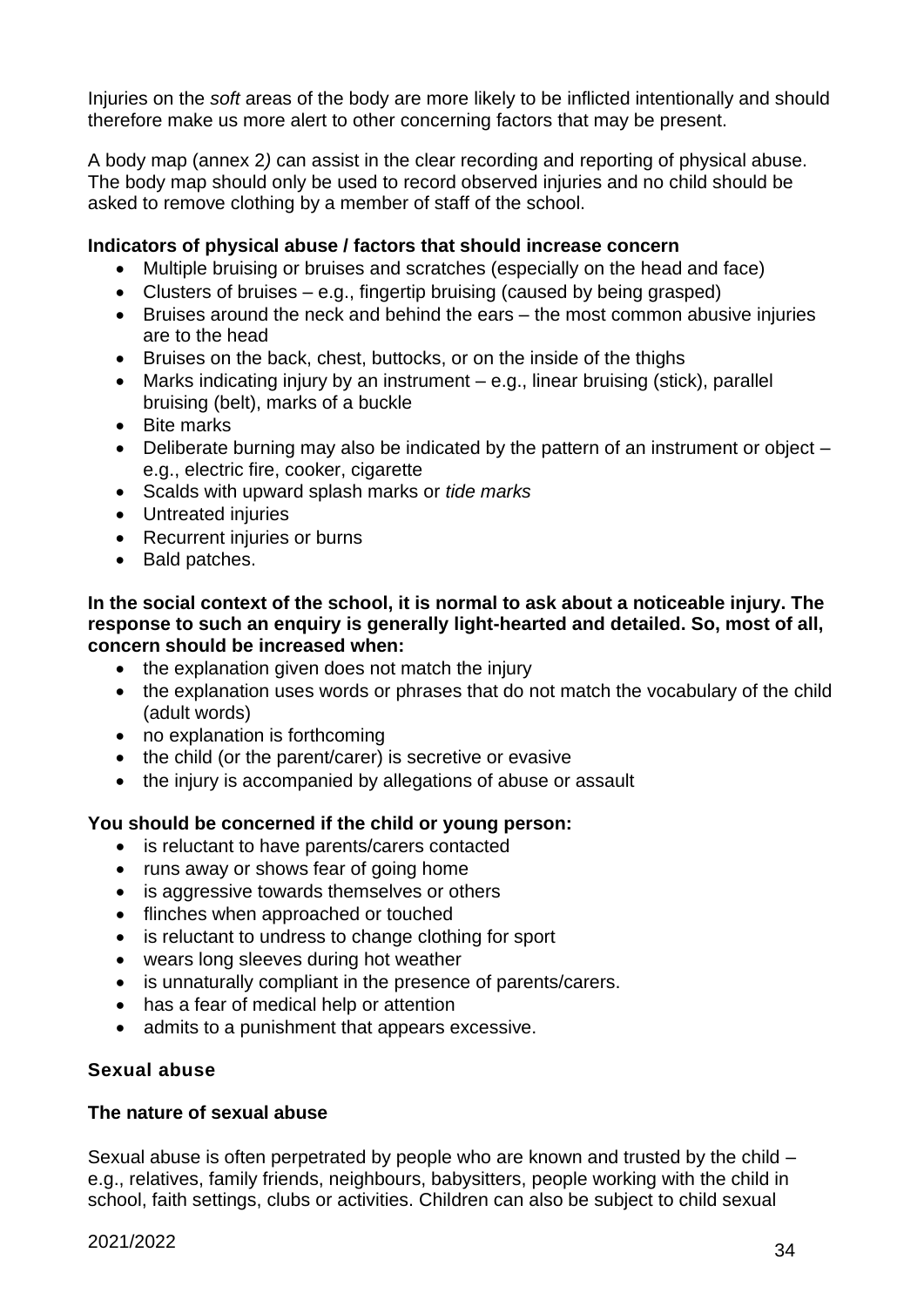exploitation. Sexual exploitation is seen as a separate category of sexual abuse. Indicators of Child Sexual Exploitation (CSE) can be found in the school's safeguarding policy.

### **Characteristics of child sexual abuse:**

- it is often planned and systematic people do not sexually abuse children by accident, though sexual abuse can be opportunistic
- grooming the child people who abuse children take care to choose a vulnerable child and often spend time making them dependent
- grooming the child's environment abusers try to ensure that potential adult protectors (parents and other carers especially) are not suspicious of their motives.

Most people who sexually abuse children are men, but some women sexually abuse too.

### **Indicators of sexual abuse**

#### **Physical observations**

- Damage to genitalia, anus or mouth
- Sexually transmitted diseases
- Unexpected pregnancy, especially in very young girls
- Soreness in genital area, anus or mouth and other medical problems such as chronic itching
- Unexplained recurrent urinary tract infections and discharges or abdominal pain

#### **Behavioural observations**

- Sexual knowledge inappropriate for age
- Sexualised behaviour or affection inappropriate for age
- Sexually provocative behaviour/promiscuity
- Hinting at sexual activity Inexplicable decline in school performance
- Depression or other sudden apparent changes in personality as becoming insecure or clinging
- Lack of concentration, restlessness, aimlessness
- Socially isolated or withdrawn
- Overly-compliant behaviour
- Acting out, aggressive behaviour
- Poor trust or fear concerning significant adults
- Regressive behaviour,
- Onset of wetting, by day or night; nightmares
- Onset of insecure, clinging behaviour
- Arriving early at school, leaving late, running away from home
- Suicide attempts, self-mutilation, self-disgust
- Suddenly drawing sexually explicit pictures
- Eating disorders or sudden loss of appetite or compulsive eating
- Regressing to younger behaviour patterns such as thumb sucking or bringing out discarded cuddly toys
- Become worried about clothing being removed
- Trying to be 'ultra-good' or perfect; overreacting to criticism.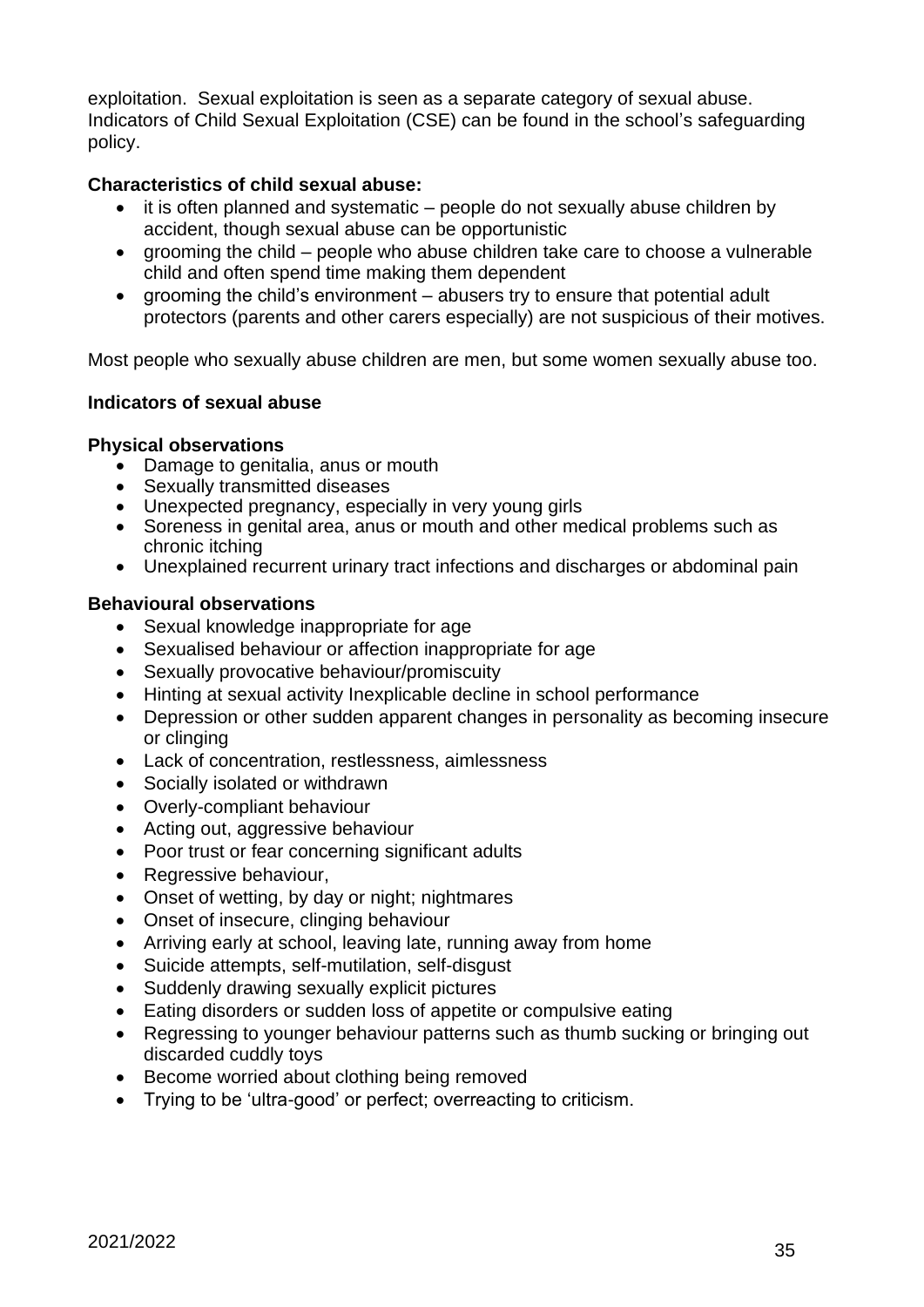<span id="page-35-0"></span>*Annex 11 - Useful contacts*

| <b>Key Personnel</b>                                                                                       | Name (s)                                                                                                                                                                                                                   | Telephone No.                                                                 |
|------------------------------------------------------------------------------------------------------------|----------------------------------------------------------------------------------------------------------------------------------------------------------------------------------------------------------------------------|-------------------------------------------------------------------------------|
| <b>DSL</b>                                                                                                 | Nathalie Akhmatova<br>n.akhmatova@wolverdene.hants.sch.uk                                                                                                                                                                  |                                                                               |
| Deputy DSL(s)                                                                                              | Jonny Rouse<br>j.rouse@wolverdene.hants.sch.uk<br>Emma Burton<br>e.burton@wolverdene.hants.sch.uk<br><b>Erika Pickett</b><br>e.pickett@wolverdene.hants.sch.uk<br><b>Hayley Cooper</b><br>h.cooper@wolverdene.hants.sch.uk |                                                                               |
| School's named<br><b>Prevent lead</b>                                                                      | Nathalie Akhmatova<br>n.akhmatova@wolverdene.hants.sch.uk                                                                                                                                                                  |                                                                               |
| <b>Schools Mental</b><br><b>Health Lead</b>                                                                | Emma Burton<br>e.burton@wolverdene.hants.sch.uk                                                                                                                                                                            |                                                                               |
| Nominated<br>Safeguarding<br>Governor                                                                      | <b>Carol Rooke</b><br>carol@carolrooke.co.uk                                                                                                                                                                               |                                                                               |
| <b>Chair of Governors</b>                                                                                  | Laura Bell<br>mail@lauradouglas.com                                                                                                                                                                                        |                                                                               |
| <b>Children's Reception</b><br>Team                                                                        |                                                                                                                                                                                                                            | 01329 225379                                                                  |
| Out of hours social<br>care                                                                                |                                                                                                                                                                                                                            | 0300 555 1373                                                                 |
| Police                                                                                                     | NPCC guidance                                                                                                                                                                                                              | 101 or in<br>emergencies 999                                                  |
| Safeguarding<br>advisors / Local<br><b>Authority Designated</b><br><b>Officers</b><br>(LADO <sub>s</sub> ) | Barbara Piddington<br><b>Fiona Armfield</b><br><b>Mark Blackwell</b>                                                                                                                                                       | <b>HCC Safeguarding Unit</b><br>01962 876364<br>Child.protection@hants.gov.uk |
| School nurse                                                                                               | NHS Southern Health Foundation Trust,<br><b>School Nurse Team</b>                                                                                                                                                          | 01962 763985                                                                  |
| <b>Children's Service</b><br>Department                                                                    | childrens.services@hants.gov.uk                                                                                                                                                                                            | 0300 555 1384                                                                 |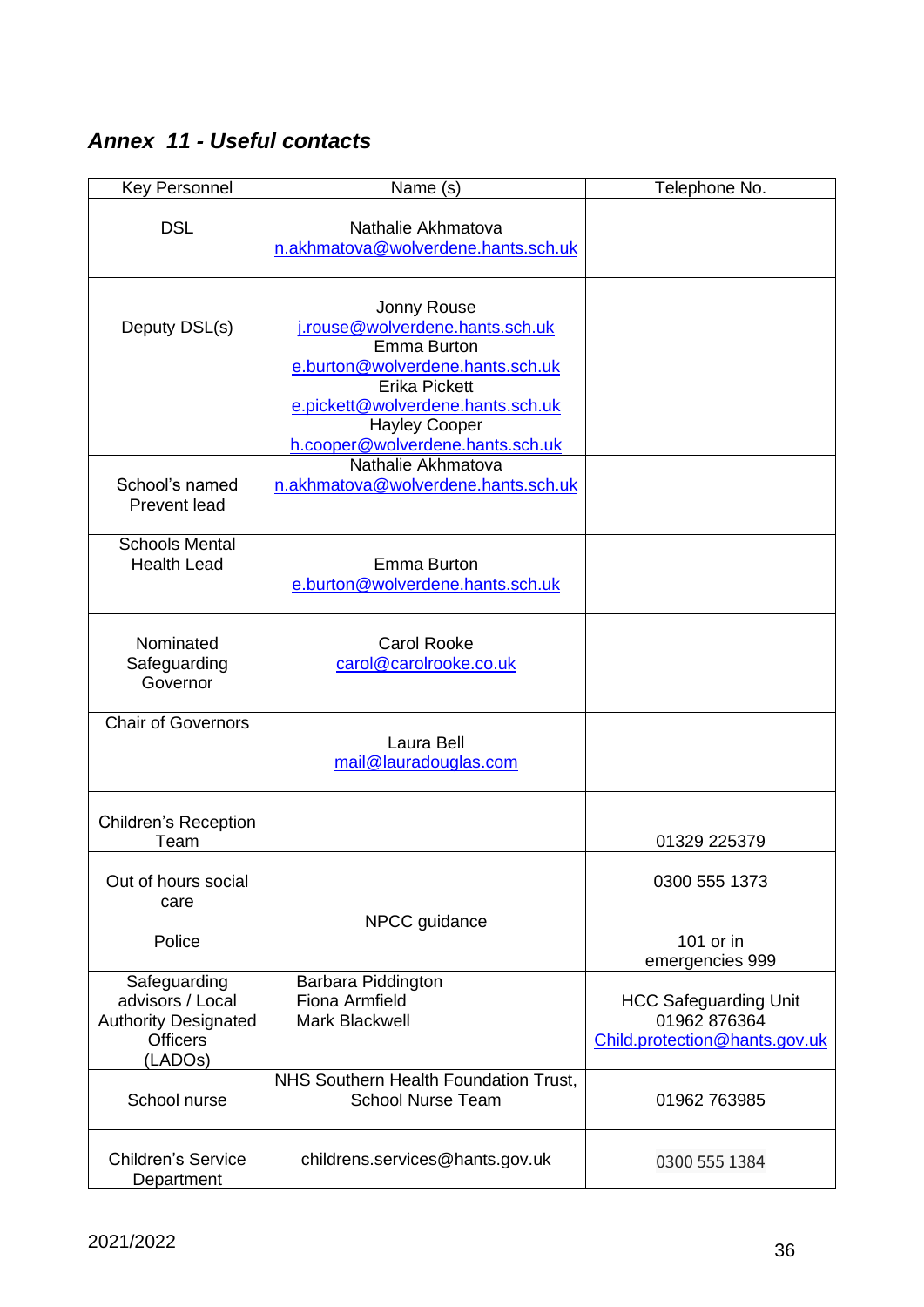# <span id="page-36-0"></span>*Annex 12 - Table of changes 2020/2021*

Throughout the document changes have been made to punctuation, grammar and readability. These have not all been highlighted in the table below.

| Page            | <b>Changes</b>                                                                                                                                                                                                                                                                                                                                                                                                                                                                                 |
|-----------------|------------------------------------------------------------------------------------------------------------------------------------------------------------------------------------------------------------------------------------------------------------------------------------------------------------------------------------------------------------------------------------------------------------------------------------------------------------------------------------------------|
| Throughout      | Reference to KCSiE 2020 updated to 2021                                                                                                                                                                                                                                                                                                                                                                                                                                                        |
| the             |                                                                                                                                                                                                                                                                                                                                                                                                                                                                                                |
| document        |                                                                                                                                                                                                                                                                                                                                                                                                                                                                                                |
| 5               | Allegations against staff – added the following in italics                                                                                                                                                                                                                                                                                                                                                                                                                                     |
|                 | Added "Every child having access to a 'trusted adult' in the school."                                                                                                                                                                                                                                                                                                                                                                                                                          |
|                 | "If a concern is raised about the practice or behaviour of a member of staff,<br>this information will be recorded and passed to the headteacher Name.<br>The headteacher will make an assessment to determine if the matter is a<br>'low level concern' or an 'allegation'. The Local Authority Designated<br>Officer (LADO) will be contacted for all allegations and the relevant<br>guidance will be followed. If the headteacher needs advice or guidance<br>they will contact the LADO." |
| 8               | SMT responsibilities. Added:                                                                                                                                                                                                                                                                                                                                                                                                                                                                   |
|                 | Determine if a concern about a member of staff is a 'low level                                                                                                                                                                                                                                                                                                                                                                                                                                 |
|                 | concern' or an allegation                                                                                                                                                                                                                                                                                                                                                                                                                                                                      |
| 10              | Added phrase "certain medical conditions" to 3 <sup>rd</sup> paragraph                                                                                                                                                                                                                                                                                                                                                                                                                         |
| $\overline{11}$ | Following a report of concerns the DSL must - added bullet 7                                                                                                                                                                                                                                                                                                                                                                                                                                   |
|                 | "In cases of allegations against staff or low level concerns, the HSCP<br>procedure or the school Low Level Concerns (LLC) procedure will be<br>followed."                                                                                                                                                                                                                                                                                                                                     |
| 12              | Annex 1 - Flowchart. Added LLC x 2                                                                                                                                                                                                                                                                                                                                                                                                                                                             |
| 18              | Annex <sub>5</sub><br>- Added reminder to schools that they are required to have a low level<br>concern policy and process<br>- deleted "in line with those from the LSCP in the first para<br>From the complaints bullets<br>- suggested deleting the "breach any policy or procedure"<br>Added "Lower Level Concerns LLC's, which do not reach the allegations<br>harm threshold (or complaints criteria) should be dealt with under a school<br>LLC procedure."                             |
|                 | Changed title of sub-section to "Procedure for Allegations that meet the<br>harm threshold."<br>Added "governor" to the list that the allegation process applies to.                                                                                                                                                                                                                                                                                                                           |
|                 | Added a LLC section                                                                                                                                                                                                                                                                                                                                                                                                                                                                            |
| 21              | <b>SVSH</b>                                                                                                                                                                                                                                                                                                                                                                                                                                                                                    |